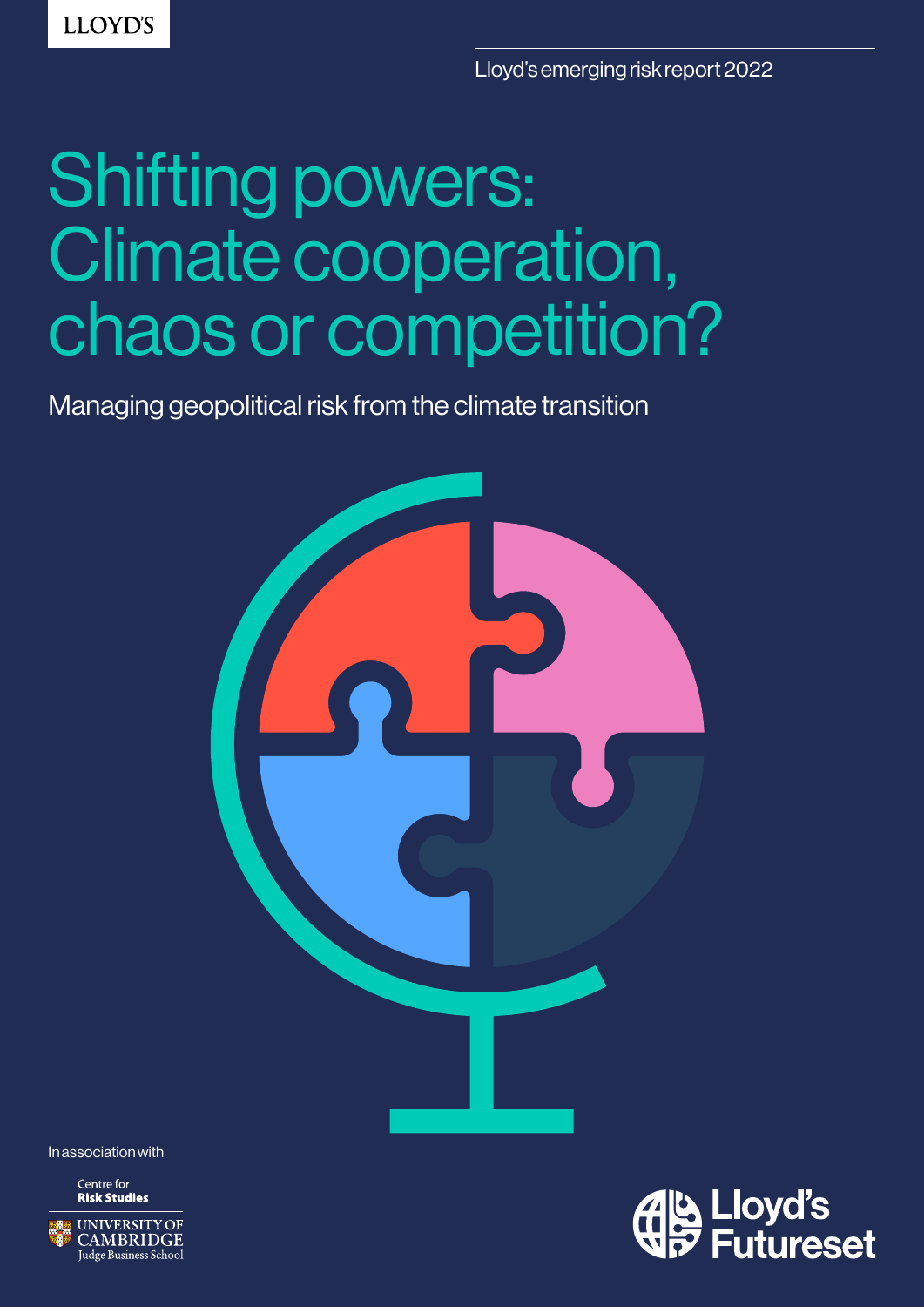<span id="page-1-0"></span>

|    | Contents                                                                                                                                                                                                                                                                         |    |
|----|----------------------------------------------------------------------------------------------------------------------------------------------------------------------------------------------------------------------------------------------------------------------------------|----|
| 1. | Executive summary $\odot$                                                                                                                                                                                                                                                        | 03 |
| 2. | Introduction: the geopolitics of climate change $\odot$                                                                                                                                                                                                                          | 04 |
| 3. | The role of the insurer: innovations for geopolitical transition $\odot$                                                                                                                                                                                                         | 12 |
| 4. | Scenarios for geopolitical risk in the global climate transition $\odot$<br>Scenario 1 – Coordinated transition: "Green Globalisation" $\odot$<br>Scenario 2 – Chaotic/fragmented transition: "Climate Anarchy" ⊕<br>Scenario 3 – Confrontational transition: "Green Cold War" ⊕ | 16 |
| 5. | Conclusion $\odot$                                                                                                                                                                                                                                                               | 32 |
| 6. | About the authors $\odot$                                                                                                                                                                                                                                                        | 35 |
| 7. | References $\odot$                                                                                                                                                                                                                                                               | 37 |
| 8. | Contributors $\odot$                                                                                                                                                                                                                                                             | 39 |

 $\equiv$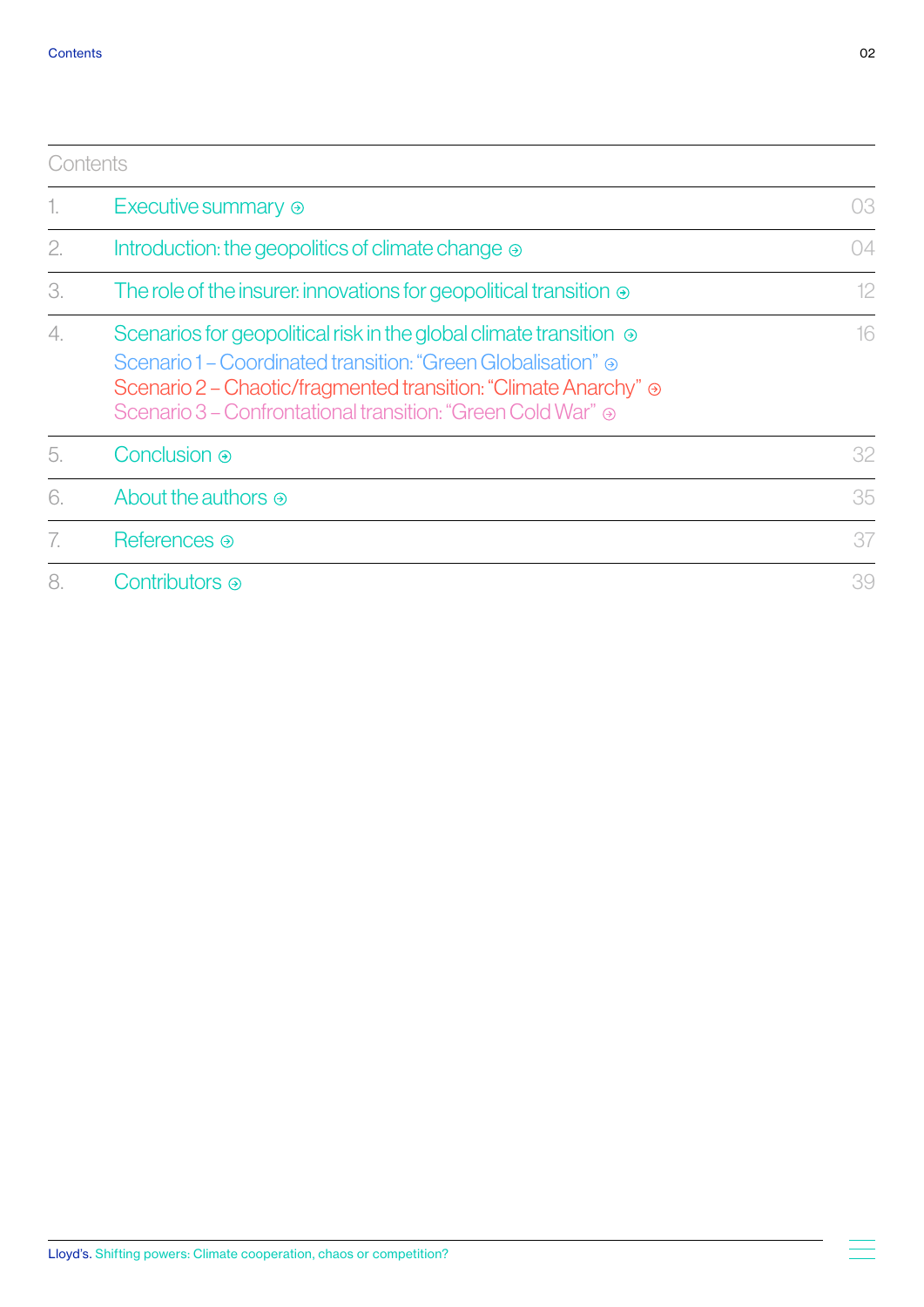### <span id="page-2-0"></span>1. Executive summary

There's significant overlap between geopolitical movements and climate change – yet few organisations or models would say they are actively monitoring, or aware of, this intersection in risk management.

Climate diplomacy – the strategic cooperation or competition of states towards climate-related goals – is anticipated to drive global political developments in the coming century, as it has for much of the last century. The nature of these volatile relationships will decide the scale, speed and final form of the transition to net zero – with far-reaching political, environmental and economic consequences along the way.

This report explores those risks, based on potential but plausible scenarios in global climate politics. The intention is to help insurers, risk managers and contingency planners build models and organisational strategies to mitigate this emerging and influential risk.

A mindset shift is required that sees the race to net zero not as an inevitable, linear drift to carbon neutrality – but an uncertain and pliable journey, influenced by human behaviour and promising twists and turns throughout the century.

The three scenarios used to analyse geopolitical climate risks are:

- 1. 'Green Globalisation' (Cooperation) which sees world leaders collaborate towards a stable and global transition driven by a shared belief that decisive and focused action is needed to tackle climate change. Geopolitical frictions are reduced; short-term transition risks increase.
- 2. 'Climate Anarchy' (Chaos) on the other hand, sees state interests prevail as actors struggle to mobilise on the scale and speed needed to shift the dial on climate change. A slow and uneven transition emerges, causing transition risks to stay low in the short-term but environmental and economic risks to skyrocket in the long-term.
- 3. 'Green Cold War' (Competition) sees like-minded states coalesce around major powers to form 'climate blocs', with competition between blocs for energy, technology, and market dominance. The competition drives investment and innovation, but considerably raises the long-term environmental and geopolitical stakes.

This report identifies Green Cold War as the most likely scenario, based on current levels of cooperation – although the reality is likely to mirror two or more scenarios, and to fluctuate as states and societies shift throughout the 21st Century.

The analysis signals an opportunity for the insurance sector to take the initiative. COP26 revealed a shift in agency over climate change, from governments and NGOs (the traditional activists) to businesses and private individuals (the emerging activists).

Lloyd's has stepped into the space between geopolitics and environmental action by:

- *1. Convening the industry through its leadership of the Insurance Task Force of HRH The Prince of Wales's Sustainable Markets Initiative and other industry initiatives.*
- *2. Insuring the transition targeting a net zero investment strategy for Lloyd's £3 billion Central Fund and a net zero underwriting position for the Lloyd's market by 2050, through the Net Zero Insurance Alliance – at the same time as working with market participants to phase out cover for high-impact energy sources by 2022.*
- *3.* Building climate resilience  *developing products and solutions to help countries of all sizes respond to natural disasters and climate-related threats.*

Lloyd's research community alongside Lloyd's Futureset is also pooling expertise from across the industry to provide cutting edge risk insight on systemic risks from climate change to cyber security. [You can find more research on the impact of systemic risks on the Lloyd's website.](http://www.lloyds.com/futureset)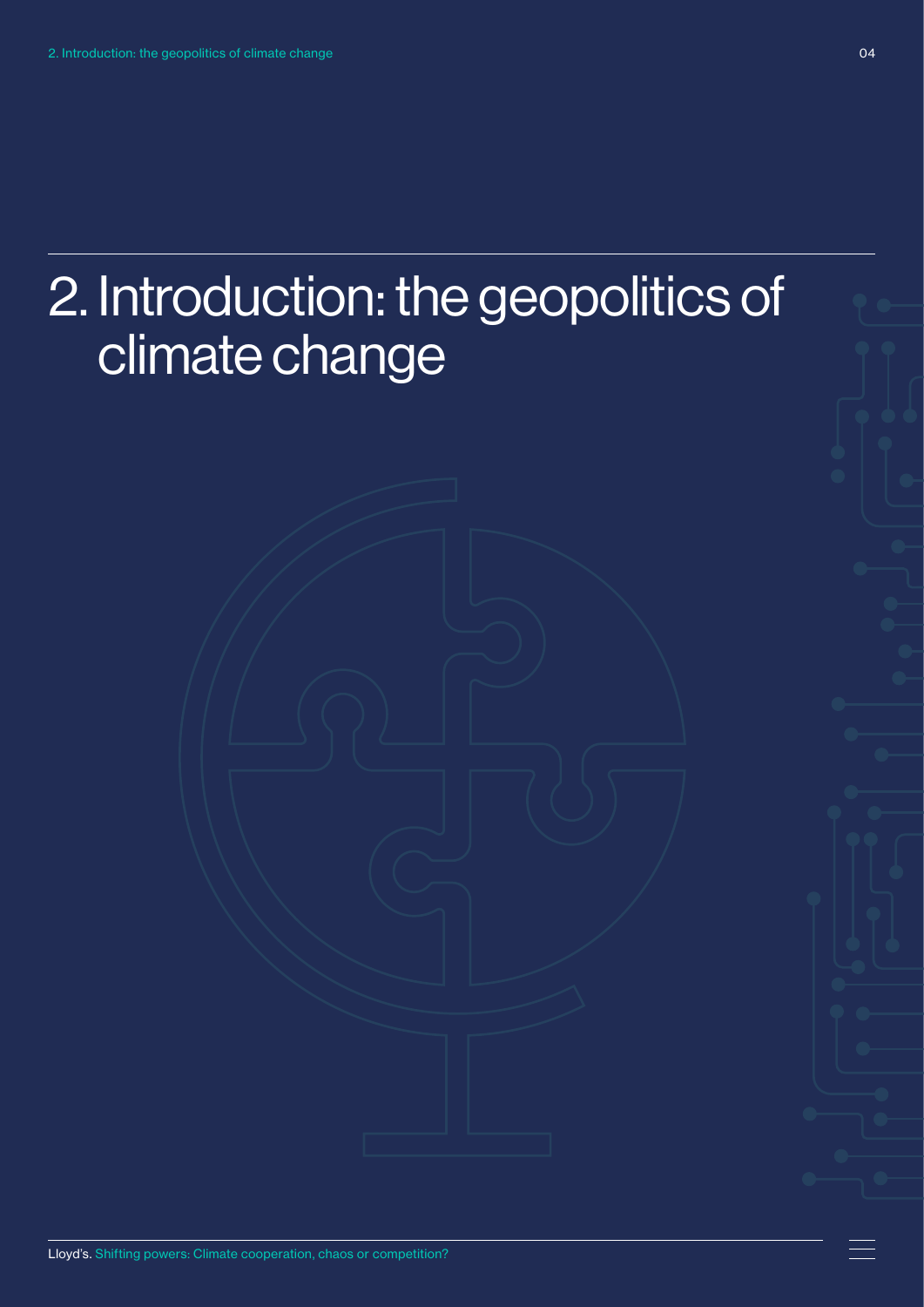The COP26 Summit, staged in Glasgow in November 2021, was the latest global initiative aimed at striking an international consensus on how to curb the warming of our planet. The underlying ambition – to reach net zero carbon emissions as early in the 21st Century as possible – was premised on the ability of states and civil society to define their collective environmental interests, before taking decisive action on the scale needed to address the challenge.

Progress against this goal hinges on some level of disruption. To shift the dial, changes in political, technological and consumer behaviour are required on a sschedule running counter to natural timelines or economic cycles.

Many believe the action taken by world leaders to date has not been disruptive enough to achieve genuine decarbonisation worldwide. While climate diplomacy since the mid-1980s has raised the profile of environmental issues, levels of human-emitted carbon dioxide in the atmosphere have more than doubled in that time. It is not surprising, therefore, that expectations for climate change have only risen through the years.

A brief summary of this diplomacy is listed below, but much of the discussion has centred around the flagpole set by the Paris Agreement in 2015: to limit warming to 1.5°C. Whether COP26 did enough to channel renewed political and societal will into concrete and decisive action in pursuit of this goal is still unclear; many say it failed to introduce the legally-binding change needed, while others point to progressive commitments around coal, deforestation and electric vehicles. Whatever the case, the clearer message is that climate change – and climate diplomacy – are here to stay; and will continue to be a defining feature of global geopolitics in the 21st Century.

### A brief history of climate diplomacy

An understanding of the discussions to date is therefore essential for any individual or organisation seeking to assess – or respond to – the potential risks of climate geopolitics. Since the late 20th Century, intense and continuous international negotiations on climate change have performed the vital function, albeit incrementally, of laying the foundations of today's climate diplomacy.

- Montreal Protocol, 1987. Though not directly intended to address climate change, the Montreal Protocol was a landmark environmental accord that offered a model for future diplomacy on the issue. The treaty, which was eventually ratified by all countries in the world, required signatories to halt production of ozone-depleting substances and, through the years, has succeeded in eliminating nearly 99% of them.
- Rio (UNFCCC), 1992. Ratified by 197 countries, the historic accord was the first global treaty explicitly aimed at tackling climate change. As part of the agreement, the annual forum known as the Conference of the Parties (COP) for international discussions aimed at stabilizing the concentration of greenhouse gases in the atmosphere was established. These meetings produced the Kyoto Protocol, the Paris Agreement, and the recent COP26 Climate Summit in Glasgow.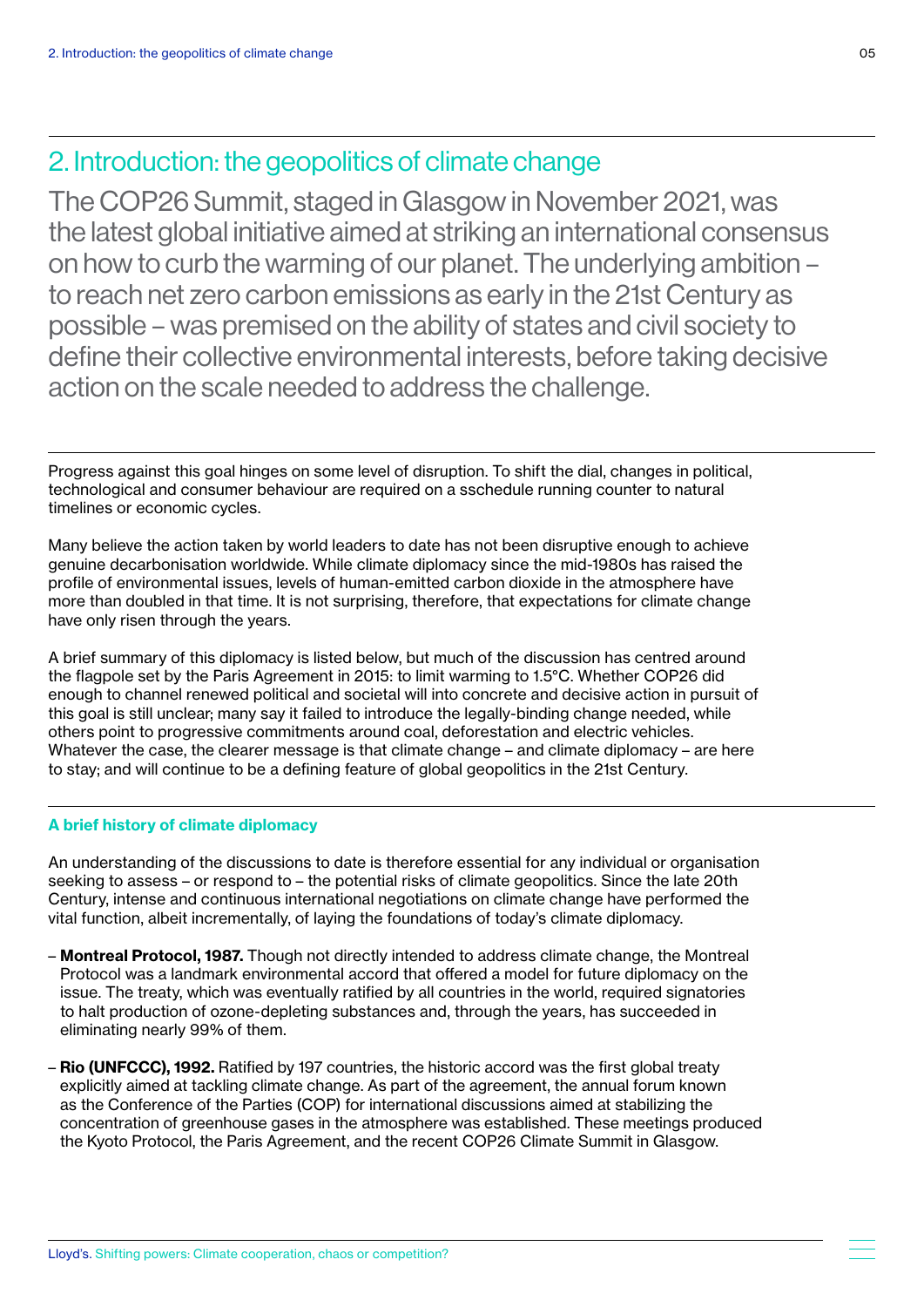- Kyoto, 1997. The Kyoto Protocol, adopted in 1997 and entered into force in 2005, was the first legally binding global climate treaty. It required developed countries to reduce emissions by an average of 5% below 1990 levels and established a system to monitor their progress. The treaty excluded developing countries, including major carbon emitters, from such obligations.
- Copenhagen, 2009. Despite the huge expectations for COP15 in 2009, the Copenhagen conference was substantively a failure, marking the first serious blow to climate diplomacy. New quantitative commitments were expected to ensure an agreement moving seamlessly on from the Kyoto Protocol, but divisions between developing and developed countries crippled negotiations. The agreement recognized the scientific case for keeping temperature rises below 2°C but did not contain binding targets and a weak voluntary commitment approach was adopted. Only 122, subsequently rising to 139 countries, eventually agreed to the Accord.
- Paris, 2015. The most significant global climate agreement to date, the Paris Agreement required all countries to set emissions-reduction pledges. Governments set targets with the goals of preventing the global average temperature from rising 2°C above pre-industrial levels and pursuing efforts to keep it below 1.5°C. The Agreement also aims to reach global net zero emissions in the second half of the century. Equity and the principle of common but differentiated responsibilities and respective capabilities are also important defining features. However, countries set their own emissions targets, and there is presently no enforcement mechanism to ensure they meet them.
- Glasgow, 2021. 151 countries submitted new climate plans to cut emissions by 2030. Such plans, however, put the world on track for 2.5°C of warming by the end of the century – still far from the goal of limiting temperature rise to 1.5°C set in Paris, for which global emissions would need to be cut in half by the end of this decade. Significantly stronger commitments from governments are needed – and expected – from COP 27, which will take place at Sharm El-Sheikh, Egypt, in 2022.

### Can political actors be predicted?

States – the primary drivers of international politics – have always alternated between cooperation and competition in shaping the norms, rules, and institutions of the international order. One school of political thought ('realist') says this cooperation is driven primarily by a state's interests and fears. 'Liberal' scholars might point to moral values that transcend state interests; 'constructivists' might emphasise inherent features in the state's national identity or mindset that dictate its behaviour. In all likelihood, climate diplomacy reflects elements of all three: interest-driven states and organisations, driven by their distinct psyches, in pursuit of a challenge that transcends national boundaries. This theoretical founding has been used to predict – to varying degrees of accuracy – the behaviour of states in global politics.

In light of the political wrangling seen at the COP26 Summit, and a watered-down resolution that most would say reflects the triumph of national interests over global considerations, this report assumes narrowly-defined interests are the primary driver of state behaviour in geopolitics, with loose cooperation on the premise of shared values and identities. However, climate change poses a unique conundrum in that it is not an isolated area of strategic concern; rather a pervasive condition with implications for most other areas of interstate competition and cooperation, from global trade to regulatory standards. In this sense, actors have climate-related incentives and imperatives to either cooperate or compete according to specific issue areas such as the economy or national security. Assessing how these considerations interact with each other to form a coherent climate strategy for every state is a complicated exercise, especially in an increasingly interdependent and multipolar world – but an essential one to assess and mitigate climate risk.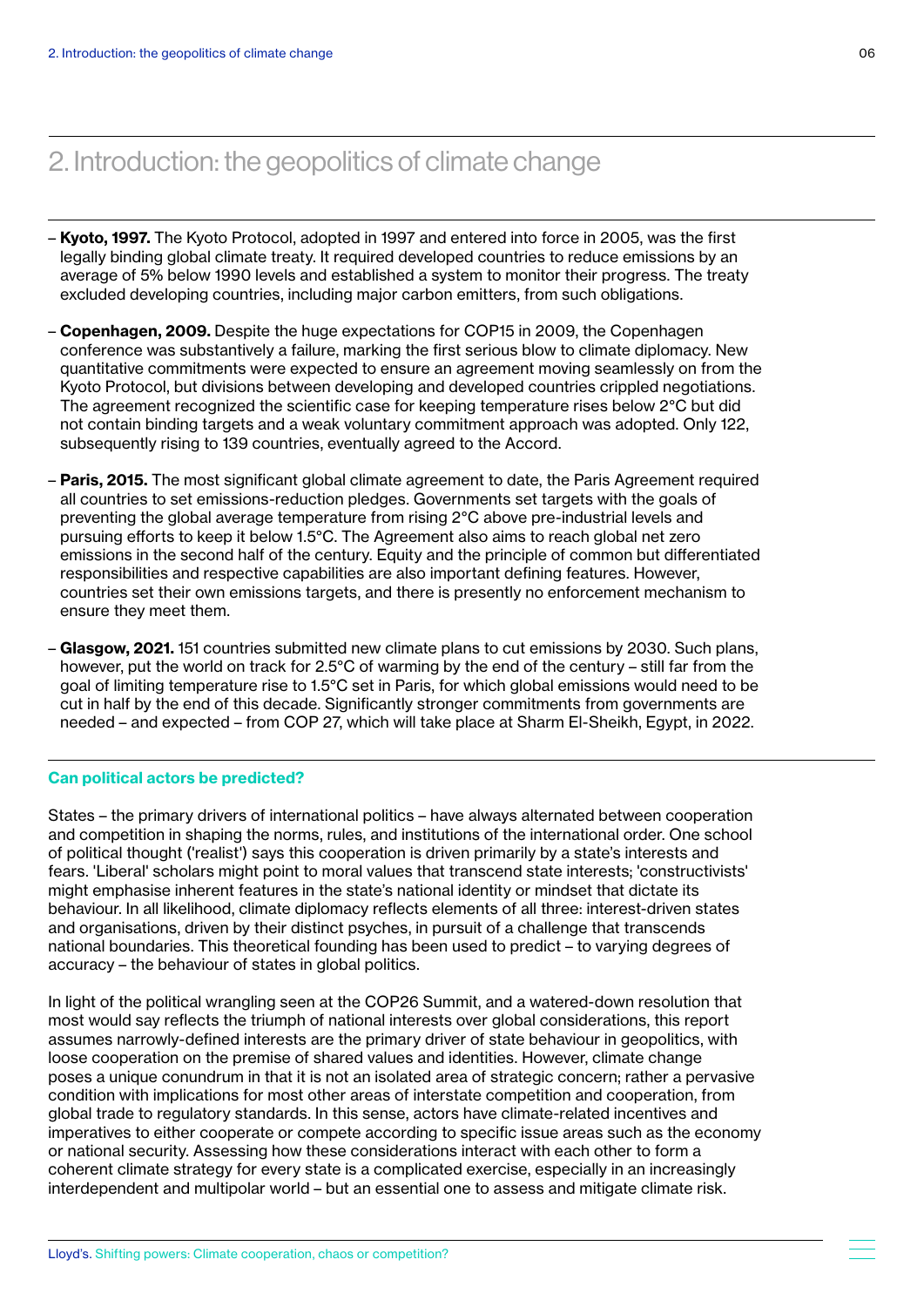In a post-carbon economy, a new set of winners and losers may emerge depending on how different countries chose – or are forced – to approach the transition to net zero. Whether through cooperation or competition, the stakes are such that the transition has the potential to significantly redesign the geopolitical map over the rest of the 21st Century. Transformations as deep and far-reaching as the global energy transition have occurred only a handful of times in history; and never without friction. Rather, they are characterised by tensions, non-linear developments, and unintended consequences. The rapid industrialization of Europe and North America following the advent of steam power in the 18th Century as well as the sudden transition from a planned to a market economy of the post-Soviet space in the 1990s are just two examples. Such a transformation has never occurred on a global scale, and never as the result of a collective conscious willing of systemic change.

### Report goals & methodology

The following report seeks to offer a guide on the global race to net zero for insurers and risk owners, focusing on the geopolitical scenarios that could surround and dictate the climate transition. Our approach is to offer a broad insight on how sectors are adapting to the energy transition already underway, and the short-term implications for insurance that will arise as a result of these trends. In order to analyse the short, medium, and long terms, however, three different geopolitical scenarios – based on three different main assumptions on actors' behaviour – are described and analysed: cooperation (I. Green Globalisation), chaos (II. Climate Anarchy), and competition (III. Green Cold War).

In each section of the report, the possible resulting geopolitical consequences and related risks for society and the private sector over the next decade are described for the benefit of those seeking to mitigate those threats. Scenarios, while hypothetical, provide a useful tool to cope with managing uncertainty, especially regarding risks that are newly emerging or difficult to quantify. They provide a systematic method for exploring how a complex and diverse array of risks may impact an organisation, sector, or economy; and how resilient these systems are to potential disruptions. This understanding can be applied to support and rationalise decision making about the future, and facilitate reporting, management, and mitigation of risks. In simple terms, scenarios are valued for supporting creative thinking about plausible futures, rather than accurately forecasting specific outcomes.

For the insurance industry, these tools continue to evolve in response to advancing consideration and regulation of enterprise risk management, both within the industry and for those insured by it. Scenarios are increasingly being used by underwriters, analysts, risk managers, actuaries, and other stakeholders in the (re)insurance community to better understand the characteristics and consequences of unknown, uncertain, or unexpected future events.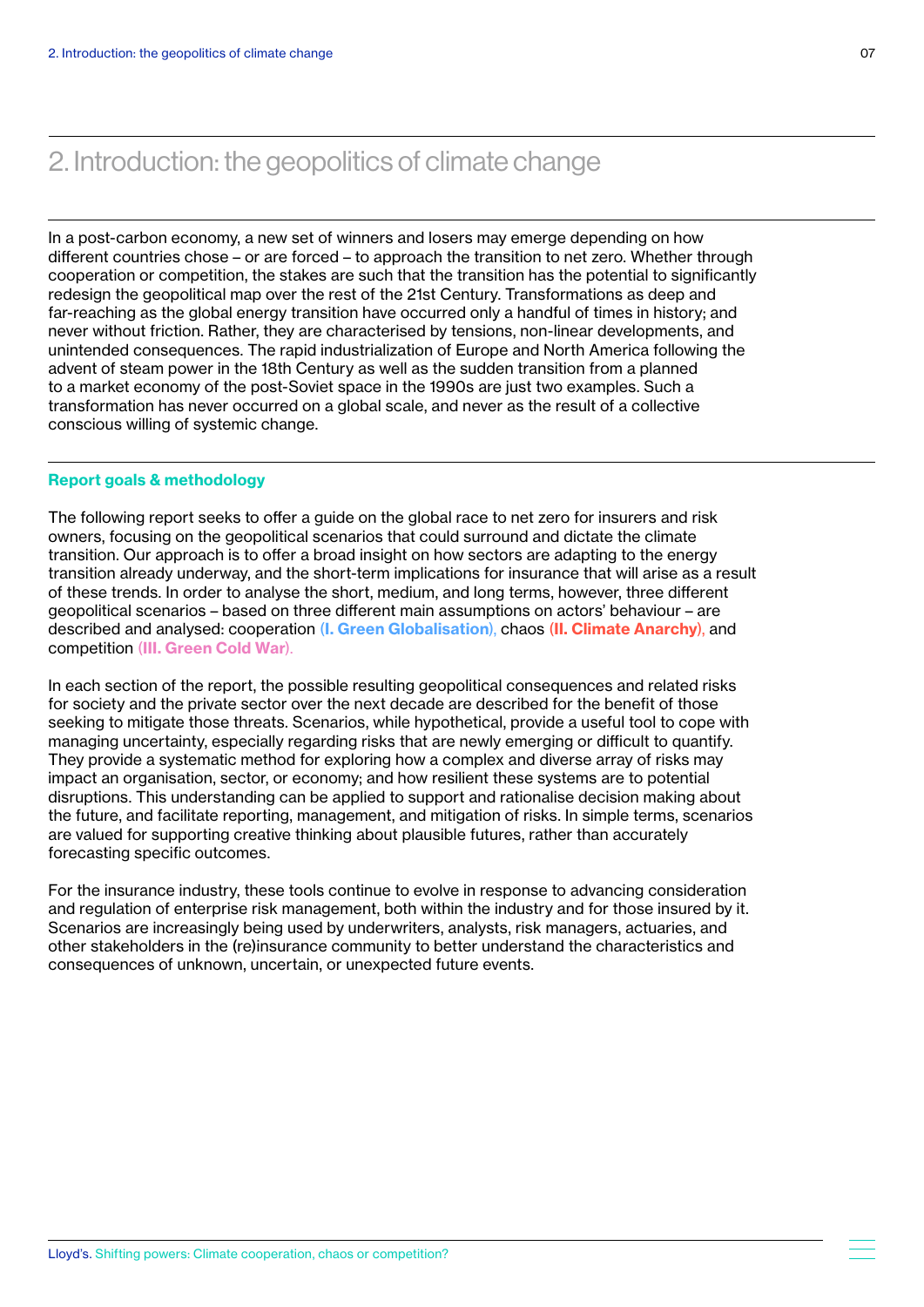### Report goals & methodology (continued)

Different narratives of socio-political, economic, technological, and governance development explore plausible evolutions of the world in the absence of decisive technological breakthroughs (e.g., in geoengineering or carbon capture and storage technologies) that would limit global warming. Each scenario is associated with a trajectory of changes in energy and land use, carbon emissions, and geopolitical relations to assess the possible transition and geopolitical risks for each pathway. Not unlike previous studies that pioneered the use of scenario-building and foresight methodologies for the study of the socio-economic implications of energy transformations, this report offers different scenarios based on current geopolitical trends and imagines how these may evolve over the next decade and play out in the global transition to low-carbon economies<sup>1</sup>. What follows, however, is a unique exercise in risk analysis built on each of these scenarios – thereby drawing a clear link between geopolitics, global business, and insurance.

As a ten-year timeframe is too short to effectively capture variance in physical risk for each scenario, the analysis focuses on transition and geopolitical risks – with the former indicating the knock-on effects of states' policies aimed at curbing global emissions and the latter referring to the indirect, sometimes unintended, geopolitical consequences of such policies. The assumptions made for each scenario are the result of qualitative observations further substantiated by a series of interviews held with subject experts from academia, private sector, and public sector. This analysis is provided to help insurers understand how the demands of existing policies may change and what new products businesses will need as priorities change.

<sup>1</sup> Bazilian, M., Bradshaw, M., Gabriel, J., Goldthau, A., & Westphal, K. (2020). Four scenarios of the energy transition: Drivers, consequences, and implications for geopolitics. WIREs Climate Change, 11(2), e625; International Renewable Energy Agency. (2019). A new world. The geopolitics of the energy transformation. Masdar City: IRENA; Hafner, M., & Tagliapietra, S. (2020). The geopolitics of the global energy transition (p. 381). Springer Nature.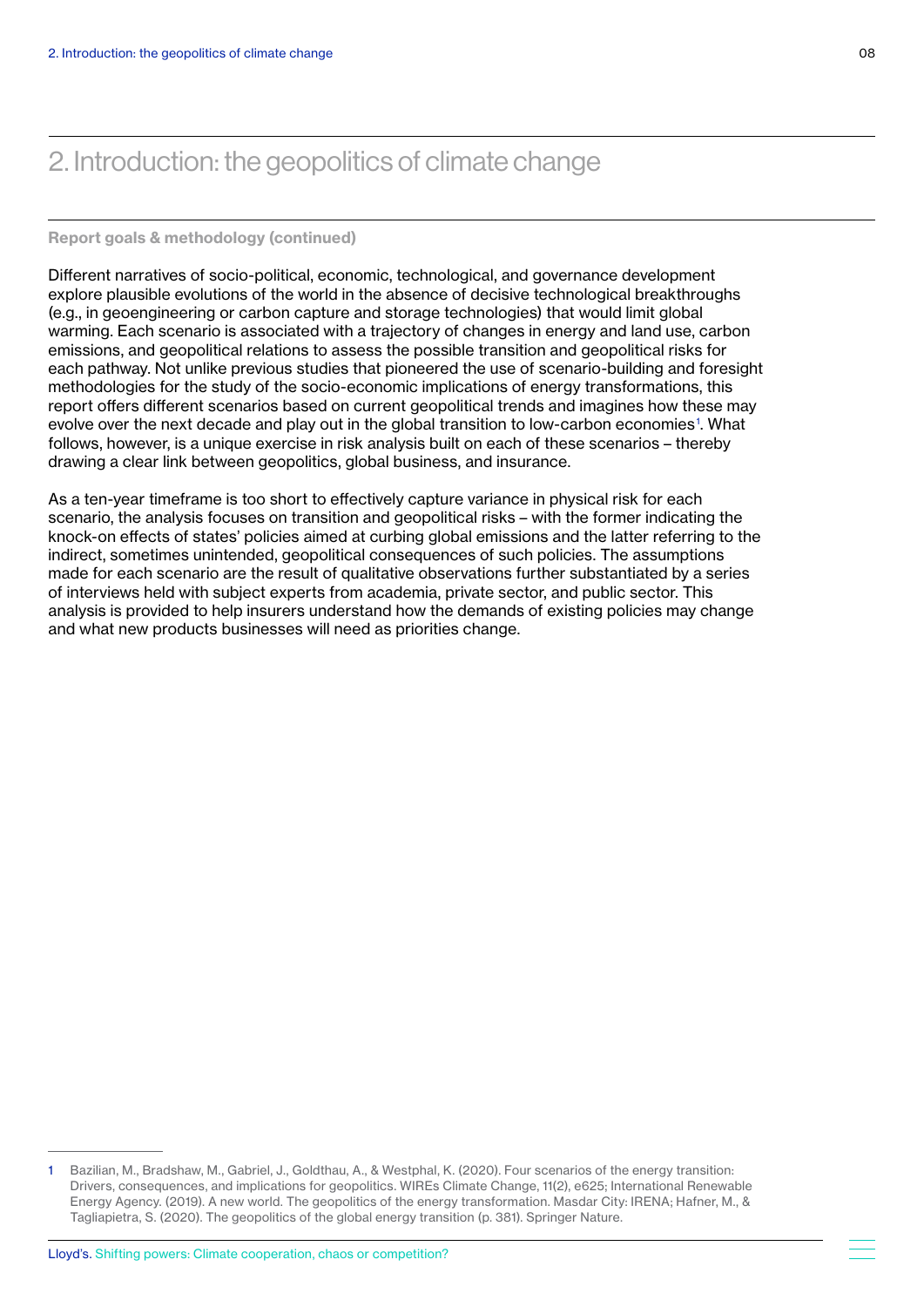### Scenario summary table

A summary of the three geopolitical transition scenarios is broken down below according to three main categories: actors (capturing the main behavioural assumptions behind each scenario), structure (describing what business environment companies may find themselves operating in), and market (defining some of the main characteristics of the future clean tech and energy markets). The descriptors listed below are the main features of what the world may look like at the end of the decade should the transition to net zero unfold in a coordinated, chaotic, or openly confrontational way.

| <b>I. Green Globalisation</b><br><b>Narrative elements</b> |                                                                            | <b>II. Climate Anarchy</b>                                             | <b>III. Green Cold War</b>                                           |  |  |  |
|------------------------------------------------------------|----------------------------------------------------------------------------|------------------------------------------------------------------------|----------------------------------------------------------------------|--|--|--|
| <b>Actors</b>                                              |                                                                            |                                                                        |                                                                      |  |  |  |
| <b>Behavioural assumptions</b>                             | Cooperation                                                                | Short-term self-interest                                               | Polarized confrontation                                              |  |  |  |
| <b>Geopolitical architecture</b>                           | <b>Multilateralism</b>                                                     | Unilateralism, anarchy                                                 | <b>Bipolarity/Tripolarity</b>                                        |  |  |  |
| <b>Assistance to developing</b><br>nations                 | Thorough and coordinated                                                   | Minimal and exploitative                                               | Inadequate, politically<br>motivated                                 |  |  |  |
| Structure                                                  |                                                                            |                                                                        |                                                                      |  |  |  |
| <b>Trade system</b>                                        | Rule-based, open<br>international system                                   | Protectionism/Mercantilism                                             | Regional free trade agreements<br>with external barriers             |  |  |  |
| <b>Regulatory landscape</b>                                | Coordinated and consistent                                                 | Fragmented and contradictory                                           | Unified within blocs,<br>conflictual between blocs                   |  |  |  |
| <b>Carbon pricing</b>                                      | Multilaterally negotiated global<br>pricing regime                         | Unilateral taxes in flexible<br>global pricing regime                  | Regional border adjustments<br>mechanisms                            |  |  |  |
| <b>Supply chains</b>                                       | Internationally regulated,<br>globally stretched                           | Unregulated, fragile,<br>globally stretched                            | Decoupled, intercontinental,<br>intra-bloc supply chains             |  |  |  |
| <b>Power grid connectivity</b>                             | Transcontinental,<br>global power grids                                    | Independent national/<br>sub-regional grids                            | Interconnected grids in<br>regional systems                          |  |  |  |
| <b>Market</b>                                              |                                                                            |                                                                        |                                                                      |  |  |  |
| <b>Fossil fuels demand</b>                                 | Fast, steady decline                                                       | Stagnant, but solid                                                    | Gradual steady decline                                               |  |  |  |
| <b>Commodity prices</b>                                    | Low fossil fuel prices,<br>relatively high prices for<br>transition metals | Stable fossil fuel<br>prices, volatile prices<br>for transition metals | Low fossil fuel prices,<br>very high prices for<br>transition metals |  |  |  |
| <b>Cleantech development</b>                               | Fast and cheap, driven<br>by competition                                   | Slow, priority given to<br>short-term gains                            | Fast but expensive,<br>driven by politics                            |  |  |  |
| Global cleantech market                                    | Open, competitive                                                          | Underdeveloped                                                         | Decoupled, redundant                                                 |  |  |  |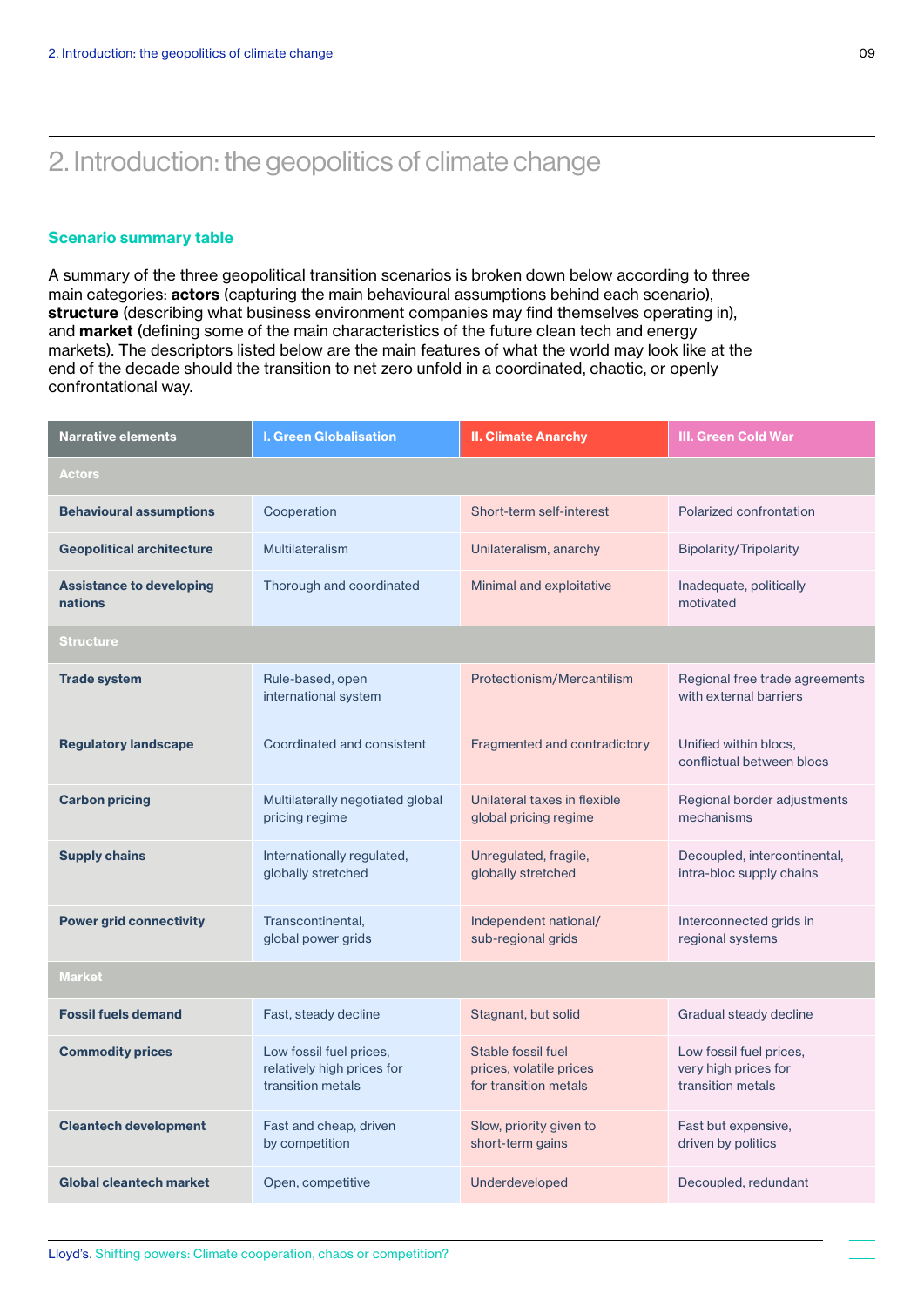### Risk table – variation in risk

The table below summarizes the observations made under each scenario's 'Impact and variations in risk' section. The upward or downward variation in risk is expressed through five possible values: high increase, modest increase, stable, modest decrease, high decrease. The ten year time horizon is broken down into short-term, medium-term, and long-term - each represented by one of the three consecutive arrows in this order. Variations in climate risk are only indicative of the impact each scenario may have on global warming well beyond the considered timeframe due to the latter being too narrow to effectively capture any significant impact on environmental degradation that is directly attributable to emission reduction efforts.

| <b>Risk categories</b>                                            | Variation in risk compared to present |                   |                            |                   |                   |                            |                   |                   |                   |
|-------------------------------------------------------------------|---------------------------------------|-------------------|----------------------------|-------------------|-------------------|----------------------------|-------------------|-------------------|-------------------|
|                                                                   | <b>I. Green Globalisation</b>         |                   | <b>II. Climate Anarchy</b> |                   |                   | <b>III. Green Cold War</b> |                   |                   |                   |
| <b>Transition</b>                                                 | Short term                            | Mid term          | Long term                  | Short term        | Mid term          | Long term                  | Short term        | Mid term          | Long term         |
| Carbon pricing                                                    | 个                                     | 个                 | $\leftrightarrow$          | $\downarrow$      | $\downarrow$      | $\leftrightarrow$          | 个                 | 个                 | $\leftrightarrow$ |
| Change in assets value                                            | 个                                     | 个                 | 个                          | $\downarrow$      | $\leftrightarrow$ | 个                          | $\leftrightarrow$ | 个                 | 个                 |
| Liquidity                                                         | 个                                     | 个                 | $\leftrightarrow$          | $\downarrow$      | $\leftrightarrow$ | $\leftrightarrow$          | $\uparrow$        | 个                 | $\leftrightarrow$ |
| <b>Litigation liability</b>                                       | 个                                     | 个                 | $\leftrightarrow$          | $\leftrightarrow$ | 个                 | 个                          | $\leftrightarrow$ | $\downarrow$      | ↓                 |
| Technology                                                        | 个                                     | $\leftrightarrow$ | $\downarrow$               | $\leftrightarrow$ | 个                 | 个                          | 个                 | 个                 | 个                 |
| <b>Market</b>                                                     | 个                                     | $\leftrightarrow$ | ↓                          | ↓                 | $\leftrightarrow$ | 个                          | 个                 | 个                 | $\leftrightarrow$ |
| Reputational                                                      | 个                                     | $\leftrightarrow$ | $\leftrightarrow$          | $\leftrightarrow$ | 个                 | 个                          | $\leftrightarrow$ | $\downarrow$      | ↓                 |
| <b>Carbon tariffs</b>                                             | ↓                                     | $\sqrt{}$         | $\downarrow$               | $\leftrightarrow$ | 个                 | 个                          | 个                 | 个                 | 个                 |
| <b>Geopolitical</b>                                               | Short term                            | Mid term          | Long term                  | Short term        | Mid term          | Long term                  | Short term        | Mid term          | Long term         |
| Regulatory                                                        | 个                                     | $\leftrightarrow$ | ↓                          | 个                 | $\uparrow$        | 个                          | 个                 | 个                 | $\leftrightarrow$ |
| Sovereign                                                         | 个                                     | 个                 | $\leftrightarrow$          | $\leftrightarrow$ | $\leftrightarrow$ | 个                          | $\downarrow$      | $\leftrightarrow$ | $\leftrightarrow$ |
| Protectionism                                                     | $\downarrow$                          | $\downarrow$      | $\downarrow$               | 个                 | 个                 | 个                          | 个                 | 个                 | $\uparrow$        |
| Supply chain                                                      | ↓                                     | $\downarrow$      | $\downarrow$               | 个                 | 个                 | 个                          | 个                 | $\leftrightarrow$ | ↓                 |
| Political violence                                                | ↓                                     | $\downarrow$      | ↓                          | 个                 | 个                 | 个                          | $\leftrightarrow$ | $\downarrow$      | ◡                 |
| Humanitarian crises                                               | $\downarrow$                          | $\downarrow$      | $\downarrow$               | 个                 | 个                 | 个                          | $\downarrow$      | $\leftrightarrow$ | 个                 |
| Resource-driven conflict                                          | 个                                     | $\leftrightarrow$ | ↓                          | $\leftrightarrow$ | 个                 | 个                          | $\leftrightarrow$ | 个                 | 个                 |
| Macroeconomic                                                     | ↓                                     | $\downarrow$      | $\leftrightarrow$          | 个                 | 个                 | $\leftrightarrow$          | 个                 | $\leftrightarrow$ | $\leftrightarrow$ |
| Trade dispute                                                     | ↓                                     | $\downarrow$      | ↓                          | 个                 | 个                 | $\leftrightarrow$          | 个                 | 个                 | 个                 |
| Sanctions                                                         | ↓                                     | $\downarrow$      | ↓                          | 个                 | 个                 | $\leftrightarrow$          | 个                 | 个                 | 个                 |
| Destabilization of petrostates                                    | 个                                     | 个                 | $\leftrightarrow$          | $\downarrow$      | $\downarrow$      | $\downarrow$               | $\uparrow$        | 个                 | 个                 |
| <b>Climate</b>                                                    | Short term                            | Mid term          | Long term                  | Short term        | Mid term          | Long term                  | Short term        | Mid term          | Long term         |
| General environmental degradation<br>beyond scenario time horizon | ↓                                     | ↓                 | ↓                          | $\uparrow$        | 个                 | 个                          | ↓                 | ↓                 | ↓                 |

### Key:

 $\uparrow$  increase  $\leftrightarrow$  stable  $\downarrow$  decrease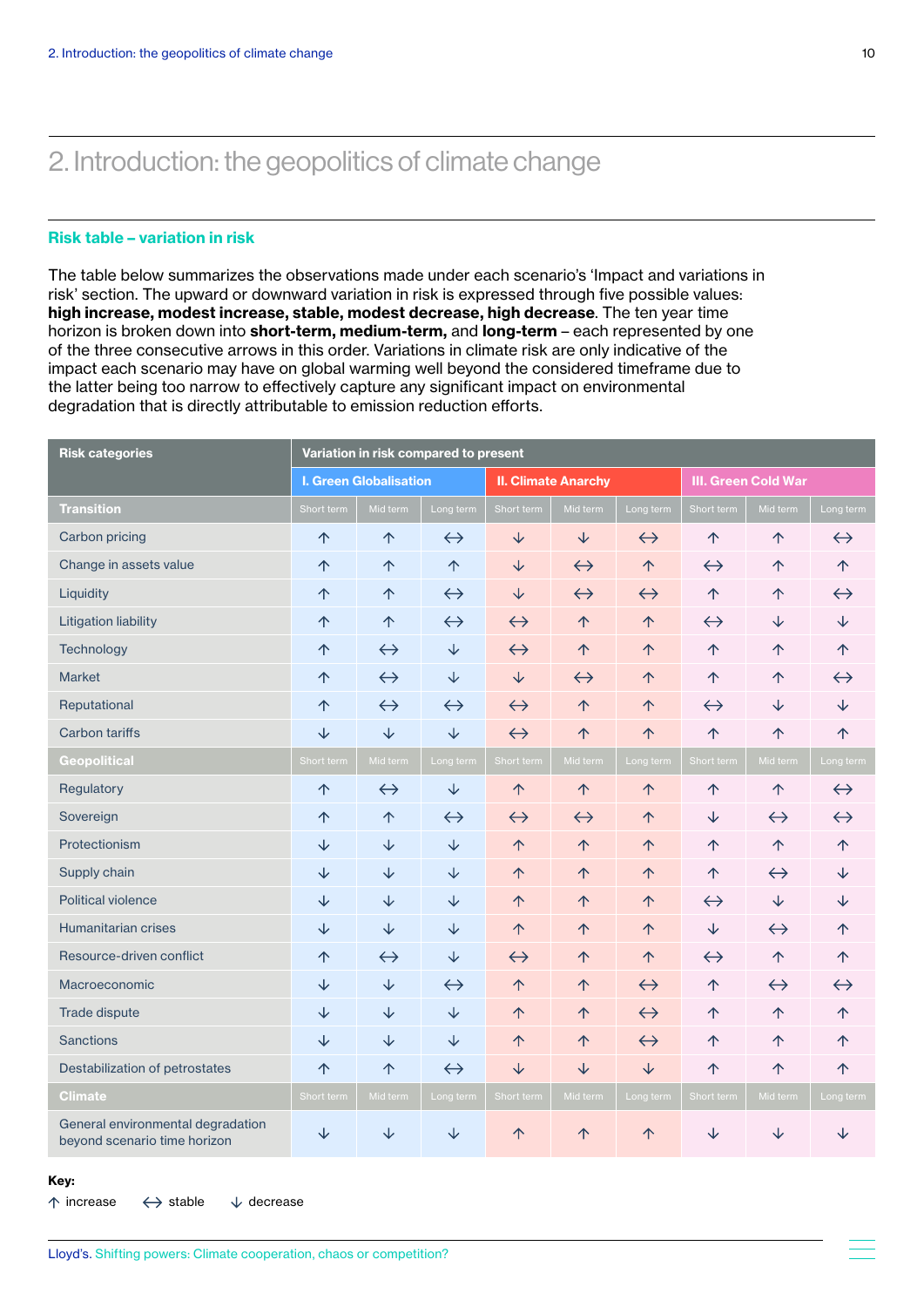### Risk summary table – variation in risk and likelihood

| <b>Variation in:</b>     | <b>Green Globalisation</b> | <b>Climate Anarchy</b> | <b>Green Cold War</b> |
|--------------------------|----------------------------|------------------------|-----------------------|
| <b>Climate Risk*</b>     | High decrease              | High increase          | Modest decrease       |
| <b>Transition Risk</b>   | High increase              | Modest increase        | Modest increase       |
| <b>Geopolitical Risk</b> | High decrease              | High increase          | Modest increase       |
| <b>Likelihood</b>        | Unlikely                   | Very unlikely          | Likely                |

\* Beyond scenario time horizon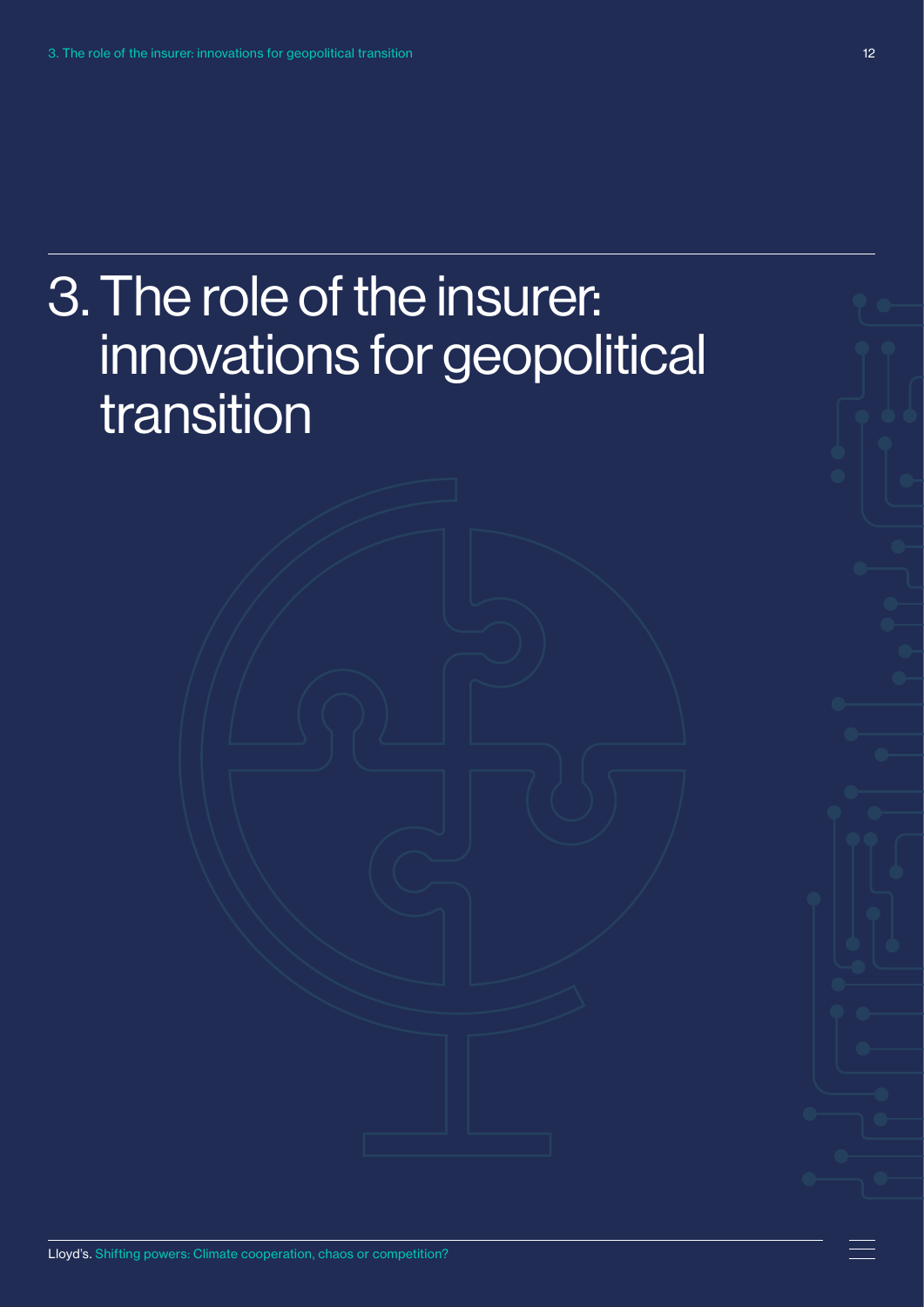The geopolitical changes in the risk landscape arising from international attempts at energy transition present a myriad of risks and opportunities for the insurance sector.

While there is no guarantee of any of the scenarios detailed coming to fruition, all three – Green Globalisation, Climate Anarchy and Green Cold War – provide detailed analysis into expected changes in risks, geopolitical and otherwise, that may result from various outcomes of the global energy transition process. Insurers must monitor these changes in exposure and demand closely as the transition gains momentum.

[Insurance opportunities associated with changes in geopolitical postures, affecting elections,](https://assets.lloyds.com/media/04644d31-d1aa-44e0-be0f-ec83c1bc23c9/Lloyds_shifting_powers_emerging_risk_report_Final.pdf)  [popular movements, insurgency, and demographic shifts have been covered extensively in the](https://assets.lloyds.com/media/04644d31-d1aa-44e0-be0f-ec83c1bc23c9/Lloyds_shifting_powers_emerging_risk_report_Final.pdf)  report *[Shifting powers: Meeting the challenges of the geopolitical risk landscape.](https://assets.lloyds.com/media/04644d31-d1aa-44e0-be0f-ec83c1bc23c9/Lloyds_shifting_powers_emerging_risk_report_Final.pdf)* These include:

- 1. Improving the understanding of policy clash events associated with geopolitical conflicts, and to pursue novel methods for sharing 'uninsurable' risks of the future before disasters occur;
- 2. Closing the "geopolitical protection gap" in immature markets, providing much needed coverage to developing economic powerhouses where political institutions may be historically insecure;
- 3. Exploring parametric solutions to address periods of increased vulnerability, particularly for supply chains, while limiting capital exposure;
- 4. Adapting the role of the insurer to one of vital data stewardship for understanding supply chain exposure.

These recommendations remain entirely relevant in the face of the geopolitical response to the challenges of climate change and the energy revolution that will occur in the coming decades, though additional themes and opportunities for the industry should also be noted in this specific regard.

### Multinational exposure to energy transition risks

The Task Force on Climate-related Financial Disclosures (TCFD) explicitly calls attention to four classes of energy transition risks to business: market and technology risks, policy and legal risks, reputation risks, and physical risks. TCFD estimates the value of these energy transition risks to be around \$1.6 trillion over the period of 2018-2025<sup>2</sup>. Regulation and litigation measures across different regional markets will change the shape of demand for insurance protections across these four major classes. It can be expected, then, that different regions – the so-called "leaders" and "laggards" – will introduce penalties and incentives for transitions at different rates. Suitable frameworks for managing coverage demand dynamics across a variety of regulatory environment types are necessary for matching suitable products to businesses undergoing transition.

<sup>2</sup> 'Mind The Gap: The \$1.6 Trillion Energy Transition Risk', Carbon Tracker Initiative, 6, accessed 1 November 2021, https://carbontracker.org/reports/mind-the-gap/.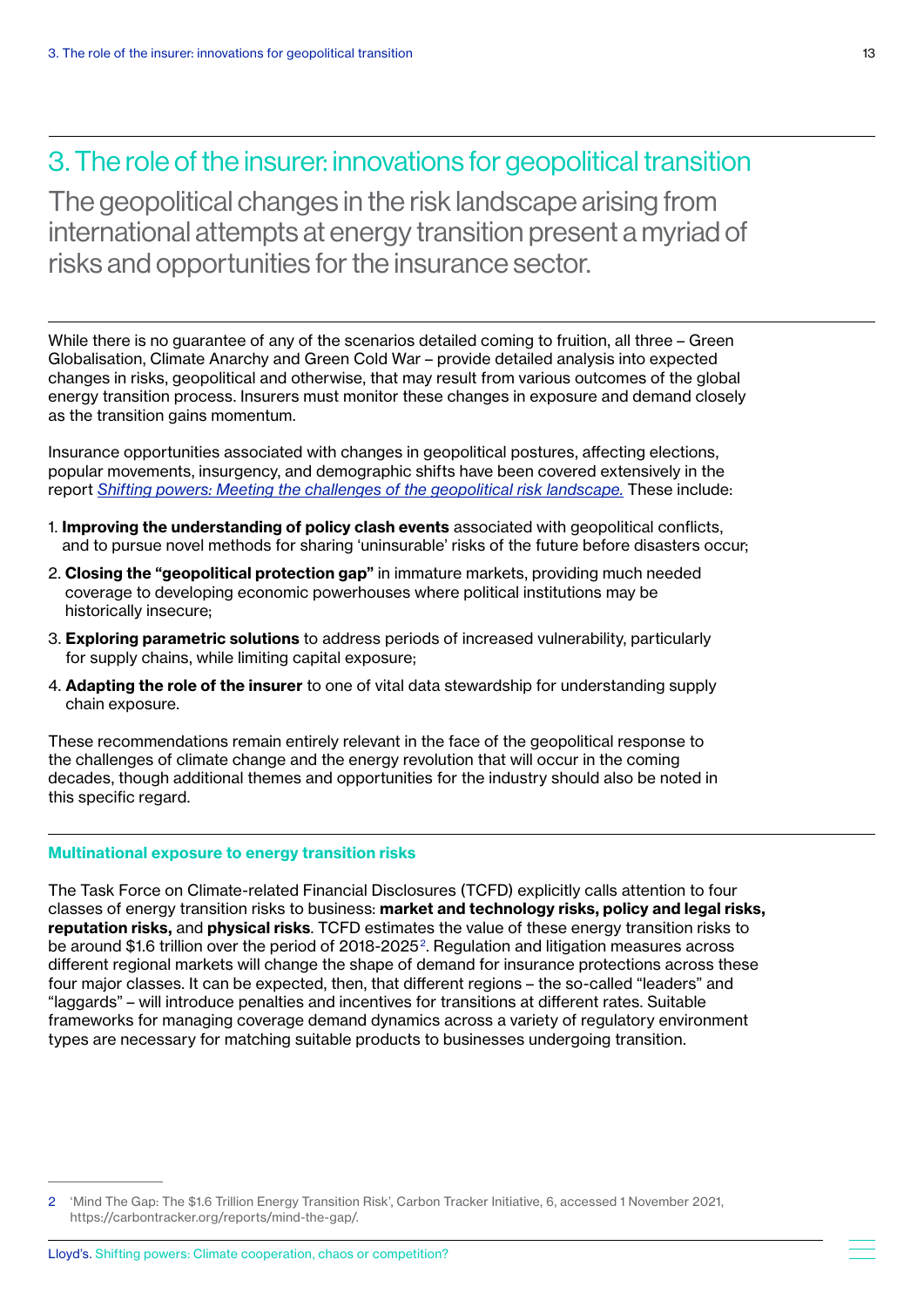In as much as these risks affect major multinationals – who often represent national interests overseas and stand in as proxies for foreign governments – they are also risks to geopolitical stability and continuity. These risks apply particularly to energy firms, food processing entities, and other major community employers whose continuity forms a critical element of national infrastructure and, thus, have the potential to become quasi-political actors on the international stage.

### Safeguarding transition

Despite its mixed outputs, COP26 did signal a clear shift – even, a consensus – in the business community's approach to transition, in favour of climate action and sustainable business practices. Recent decisions by insurers to limit coverage of fossil fuels, has signalled a proactive change in the industry's approach to ushering in energy transition innovations, and may be seen as an inflection point in the international pursuit of a less carbon-intensive economy. For now, it may be argued, this change in commercial policy is simply good business; investments in renewable energy presents huge untapped growth potential for insurance bodies. The green economy as a whole is expected to grow at four times the rate of the underlying economy. However, beyond the commercial benefits, the industry also has an important role to play in de-risking the transition process to encourage economic and geopolitical stability. These benefits apply largely to the sphere of international collaboration on renewable energy technology and infrastructure projects.

A myriad of international projects associated with energy transition have been developed, with more ambitious projects announced. The United Kingdom's established and proposed turbine sites at Hornsea, Dogger Bank and East Anglia will generate a potential 18GW in renewable energy. In October 2021, the North Sea Link established a subsea cable between the UK and Norway, exporting hydropower from the Scandinavian state to mainland Britain's electricity grid. The Link is Norway's seventh such project, transporting green energy around Europe.

The Australia-Asia Power Link project recently announced by the governments of Australia and Singapore is a \$22 billion USD infrastructure investment which will see solar energy captured in Australia transported to Singapore, and later Indonesia, via the world's longest high-voltage undersea 'Sun Cable' by 2027.<sup>3</sup> Similar clean-energy export projects are expected in the coming years, particularly in parts of the world where expensive infrastructure innovation is untenable at a national level. The 'One Sun, One World, One Grid' initiative floated by India's government, for example, sets an ambitious goal of uniting Middle East, South Asian, and South East Asian electricity grids – at the very least – in order to transfer solar power drawn from farms throughout the region.<sup>4</sup>

<sup>3</sup> Reuters, 'Bechtel, Hatch among Firms to Work on Australia-Asia PowerLink', Reuters, 20 October 2021, sec. Asia Pacific, https://www.reuters.com/world/asia-pacific/bechtel-hatch-among-firms-work-australia-asia-powerlink-2021-10-20/.

<sup>4</sup> Green Grids Initiative-One Sun One World One Grid Northwest Europe Cooperative Event', accessed 30 October 2021, https://pib.gov.in/pib.gov.in/Pressreleaseshare.aspx?PRID=1763712.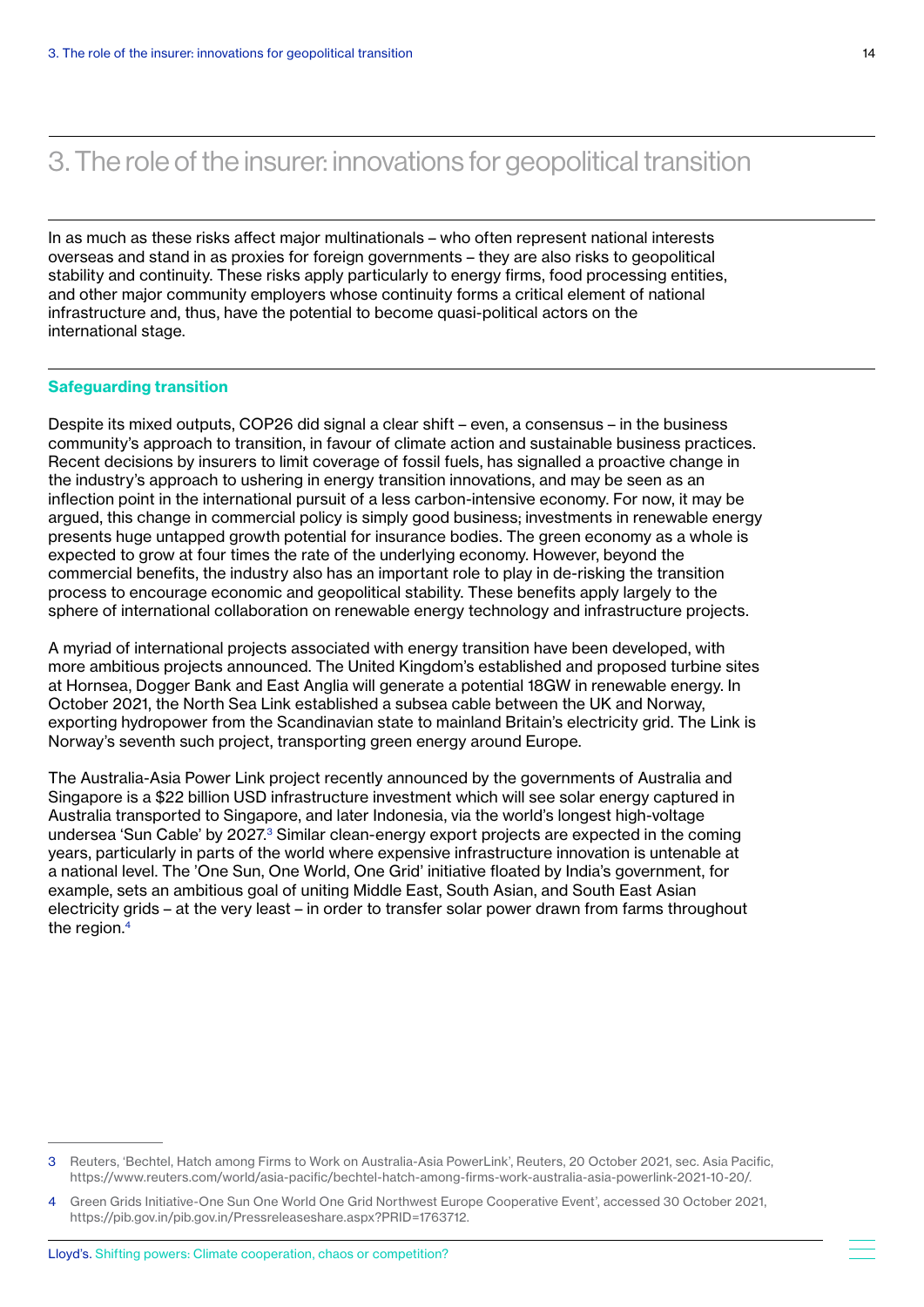*Figure 1: A selection of major international sustainable energy projects and statuses in 2021. The size of each bubble indicates the green megawattage (MW) generated per project.*



Ambitious ideas are necessary to supercharge the energy transition process to meet with set climate goals, and investment in these ambitions can be better guaranteed with appropriate and inclusive insurance policies which provide protection for such variables as technology failures (Hornsea 1 Wind Farm has been taken offline by lightning strikes and software failure, contributing to significant power disruption on the mainland), political and security risks, third-party compensation, etc.5 There is significant opportunity, therefore, for international and domestic insurers to continue to pursue expansion into policies which de-risk renewable engineering infrastructure in order to drive continuous protected investment.

Perhaps more importantly, these projects, if and once successful, will become vital nodes in global business as well as symbols of influential international partnerships. They will, therefore, be highly exposed to the disruption and damage posed by geophysical threats, industrial accidents, cyber threats, terrorism, and traditional military conflict, and require the protection of suitable long-term coverages in order to safeguard systemically important assets throughout and following global energy transition. In this regard, the insurance industry also has a vital role to play in underwriting the continued operations of such projects, which provide a not insignificant basis for future international friendship, collaboration, and regional peace.

<sup>5</sup> 'The Critical Role of Insurance in the Transition to Clean Energy', Development Asia, 15 June 2021, https://development. asia/insight/critical-role-insurance-transition-clean-energy.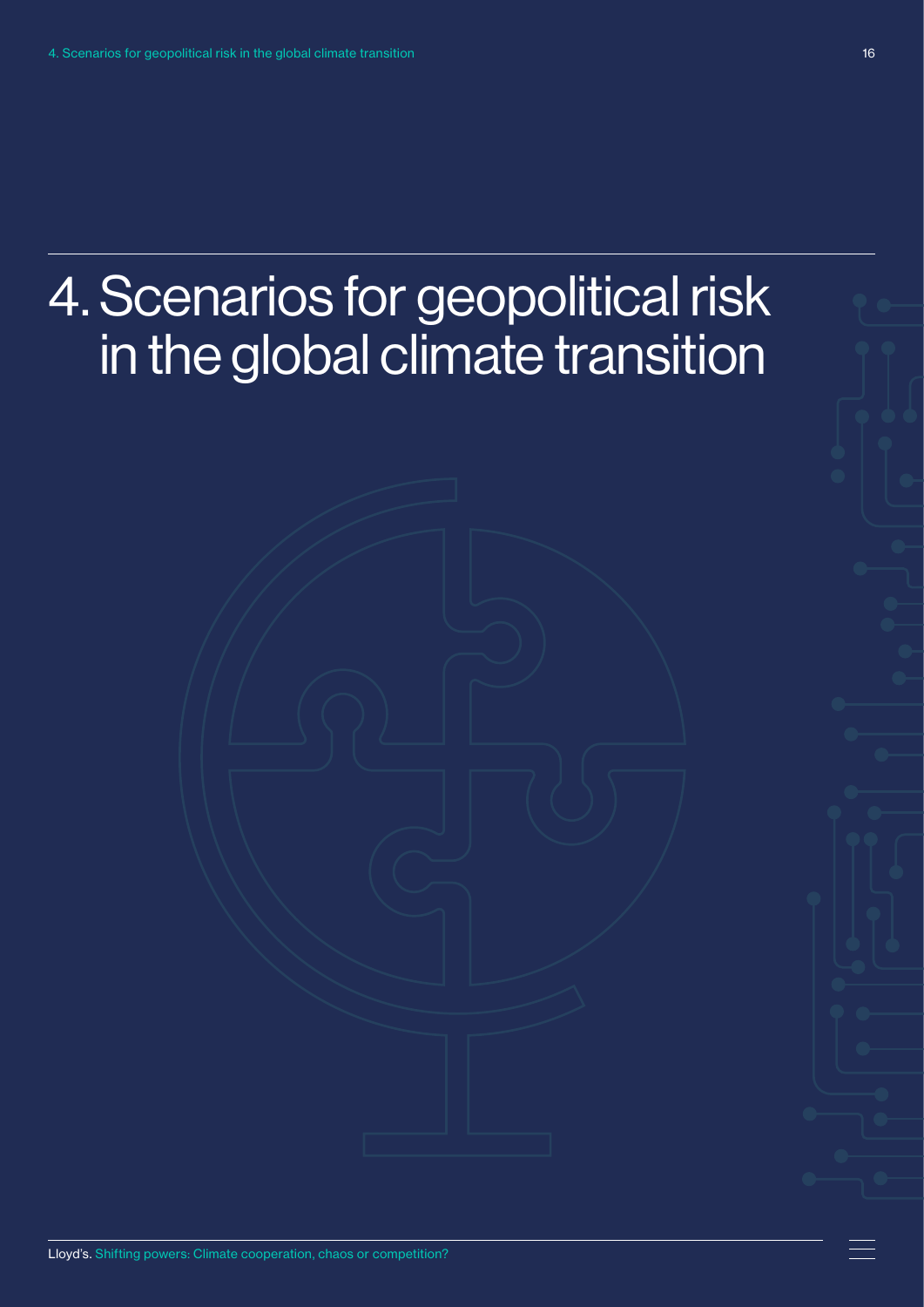<span id="page-16-0"></span>The following sections detail three broadly separate scenarios – introduced in the executive summary – for global climate transition, each of which assumes a different direction for geopolitical developments.

For much of the 20th century, energy and productivity norms dictated by a reliance on fossil fuels have determined a significant portion of the international power structure. Transition to a green energy industry, therefore, will undoubtedly change both the script and the cast of geopolitical actors and methods of risk transference through the global trade network.

The three scenarios unearth the need for innovation in the insurance industry, providing qualitative blueprints for changes in geopolitical and transition risk landscapes which will challenge the current state of the policy market.

### Scenario 1 – Coordinated transition: "Green Globalisation"

*This scenario sees the global transition to clean energy resources driven by consensus among world leaders recognising the need for concerted action in tackling climate change. Characterized by cooperative dynamics and a united international policy drive, coordinated efforts lead to a deep and accelerated decarbonisation against the backdrop of increasingly ambitious global emission reduction targets, the formulation of compatible policy signals from major powers and the creation of a coherent global regulatory framework.* 

#### Actors

World leaders reiterate that climate talks can and must be separated from other issues of national concern, bypassing great power politics and fundamental divisions between major powers concerning other issues. Political leaders and influential figures at home set politics aside and hold to this line as pressure from public opinion and civil society groups compels them to maintain an internationally united front to face the global challenge of climate change. The ensuing wave of green globalisation allows all countries to share the benefits of decarbonisation. A comprehensive global green finance package assists developing countries in their transition efforts while incentivizing hydrocarbon-exporters to diversify their economy and move away from a societal model based on the redistribution of fossil-fuel rents, thereby transitioning smoothly to a postcarbon society – which, in turn, resists the temptation to flood the market with cheap oil and gas.

### Market

While the COVID-19 pandemic represents a temporary setback for growth in energy transition projects, the crisis also serves as a powerful reminder of the urgency of adopting and implementing more effective transition policies as well as a unique opportunity to do so as part of the economic recovery effort. The idea of a "green recovery" drives post-pandemic recovery and stimulus policies, directly borrowing from Green New Deal initiatives, prompting a strong capitalization of cleantech start-ups in parallel with a quick divestment from carbon-intensive assets. Within a relatively short time, low-carbon tech companies supplant the largest oil and gas firms on the world's stock markets, with some of the early movers in the petroleum industry managing to ride the waves of disruption instead of being crushed under them and successfully reinventing their business models.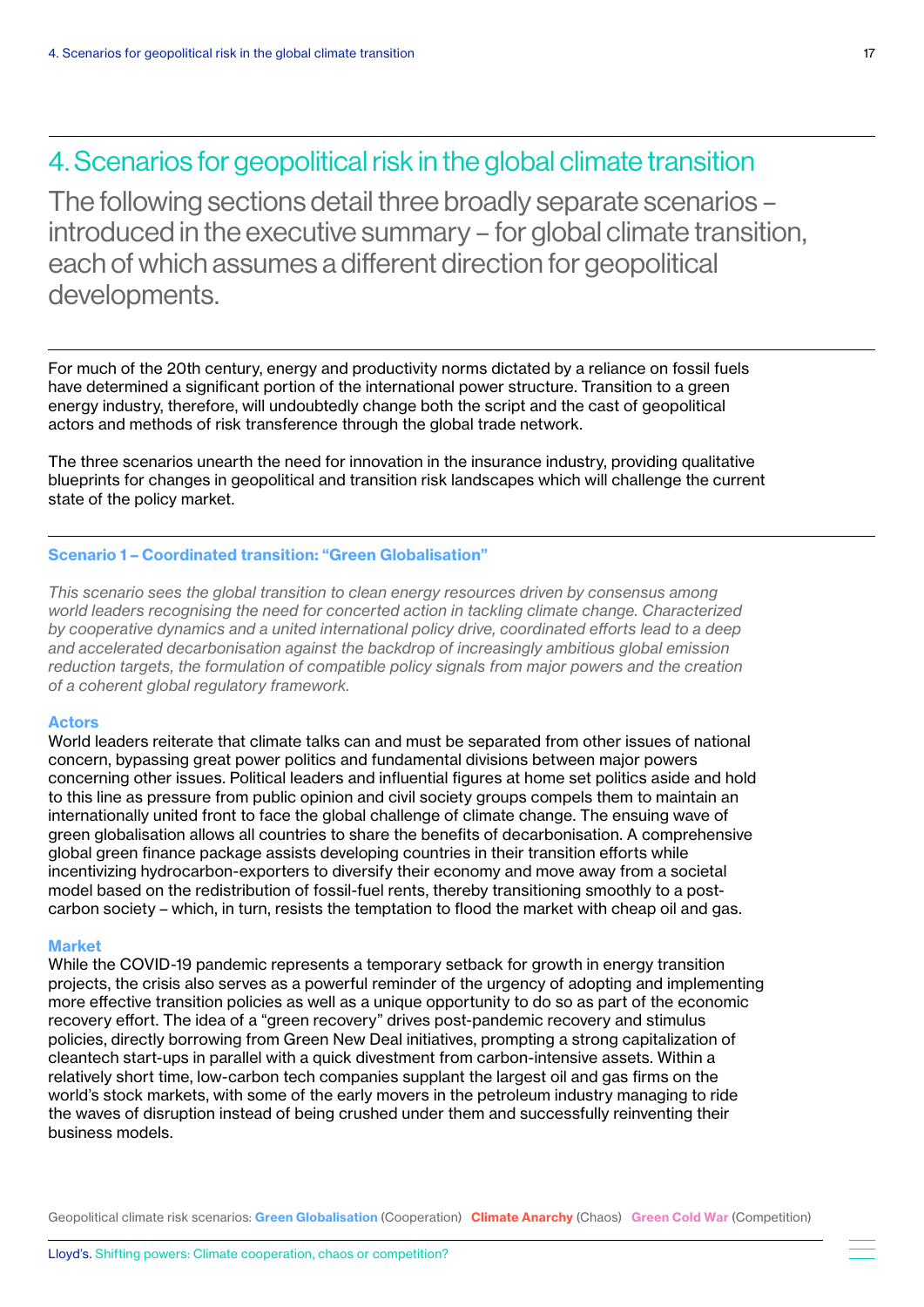On the commodities side, a new supercycle sees fossil fuels traded at lower prices and costs for key industrial metals needed to electrify society such as cobalt, lithium, copper, nickel, and aluminium pushed up by green investment. Winners and losers among oil and gas producers are largely determined by the cost-competitiveness of their fossil fuel resources, including the carbon intensity of both products and production as an ever-decreasing demand becomes increasingly sensitive to rising carbon prices.

Policy coordination across all parts of the global economy creates the conditions for a purpose-led, comprehensive increase in public investment. This, accompanied by redistribution measures, financial reform, and specific industrial policies, succeeds in lifting supply constraints and channelling private investment toward profitable green projects in rapidly urbanising developing countries that successfully manage to resume growth while leapfrogging carbon-intensive technologies. To facilitate this process, a multilateral mechanism for restructuring sovereign debt is created to help countries identify and finance low-carbon high-productivity activities and design appropriate industrial policies to scale up their resources in sustainable infrastructure. A globally negotiated minimum carbon tax which varies according to GDP is introduced as a fairer alternative to carbon tariffs.

### **Structure**

With the fight against climate change being an outspoken shared goal that can only be pursued through cooperation between states, no major power seeks renewable-energy dominance. Instead, global coordination and countries' interdependency spark an era of positive competition among advanced economies in which the world's most important energy producers and consumers try to develop the best technologies, drive down their costs, and deploy them as far and wide and quickly as possible – giving new stamina to pro-globalisation arguments and policies. International cooperation between government and the private sector strengthens the resilience of global supply chains of critical technologies and raw materials.

Finally, improving grid connectivity and dispatching electricity over wide areas emerges as a key goal of international cooperation as the role of power grids as the main platform for energy allocation becomes increasingly essential with the development of green and electrified energy systems. Multilateral agreements for the improvement of energy interconnection regionally and globally lead to the realisation of optimal large-scale transnational, trans-regional, crosscontinental, and global allocation of clean energy which improve mutual energy support between regions for security of supply.

#### **Overall**

The "Green Globalisation" scenario represents the ideal case from all perspectives. Here, mitigating climate change is seen by most as a shared goal that can only be achieved through joint action, so states initiate an era of positive, open competition in which the world's most important energy producers and consumers – in a regulated yet open trade environment – rival to develop the best technologies, drive down their costs, and deploy them as wide and fast as possible while reducing environmental and social impacts. This scenario is a win–win for climate and the global economy, and the only one that fully achieves current climate targets while keeping trade disruptions to a minimum. Geopolitical friction is low since energy security concerns decrease alongside reliance on fossil fuels.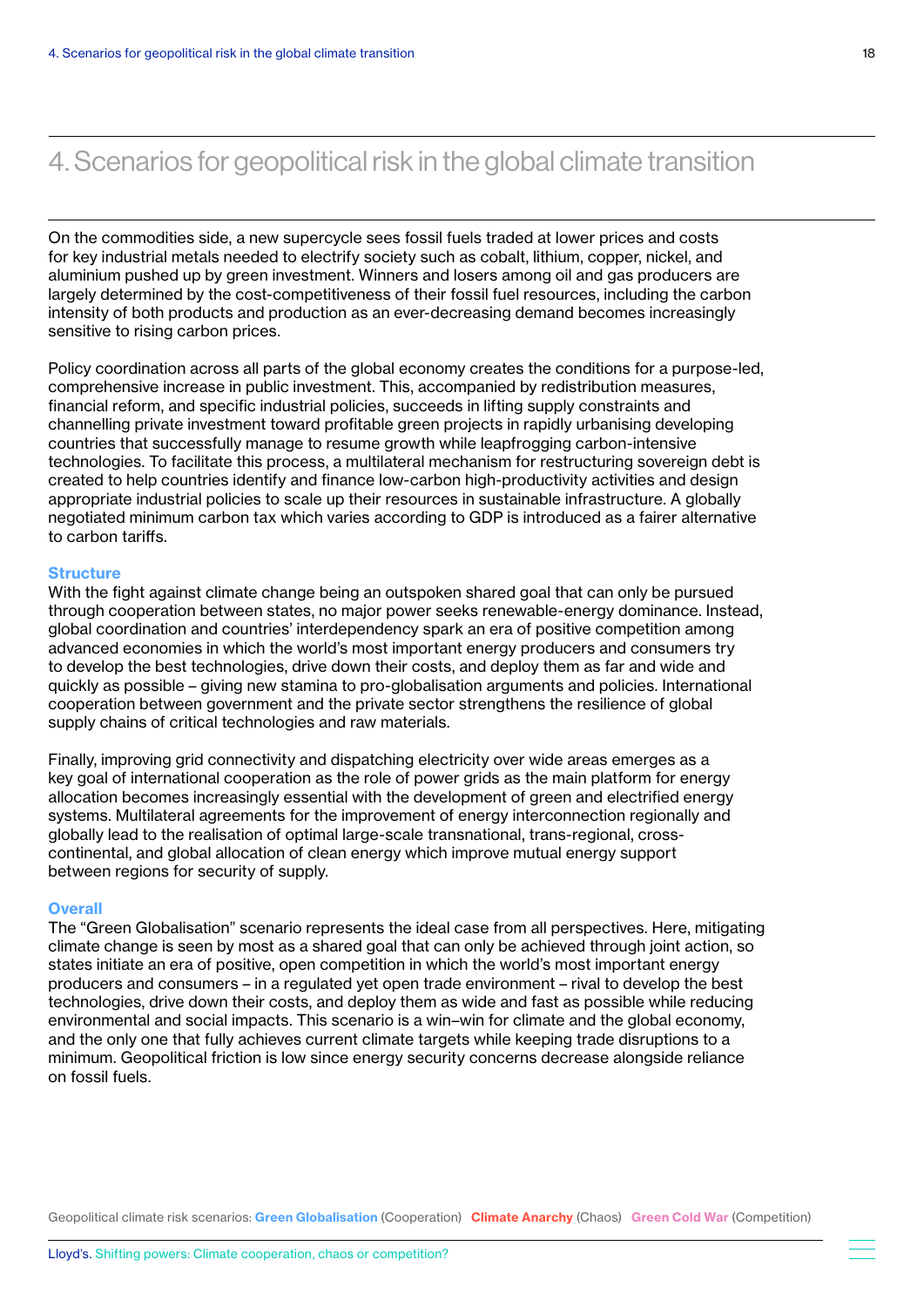#### Impact and variations in risk

The globally coordinated transition produces a stable pattern of public expenditure that leads to a general expansion of economic activity and to a crowd-in of private investment while clear policy signals and a coherent global regulatory landscape support cross-border activities. The resulting new green globalisation wave supports employment creation, boosting wages and prompting technological advances. Income distribution also improves with many of the jobs created by green investment being inherently local and joblessness in "brown" sectors being partially offset by effective policy action.

A coordinated transition scenario thus entails little variation in geopolitical risks, but a modest increase in transition risks in the short term. These, however, decrease over time as decisive early action, while indeed producing rapid policy changes, does so in a gradual and orderly way. Both costs and opportunities of carbon are unevenly distributed, and competitive shifts are largely based on changes in technology and regulation. The distance between high carbon business and their low-carbon competitors widens, leading to an enormous reallocation of capital across industries and borders. On the upside, the clear and consistent policy signals at the international level coupled with increased government support reduce risks and their impact.

### Geopolitical risk

Regulatory and compliance risk: Markets are global and open, yet more regulated. Regulatory and legal hurdles make investing in fossil-fuel projects as well as carbon-intensive industries too risky. Moreover, the ambitious multilateral project requires states to cede portions of their sovereignty to international bodies in order to establish international regulations and forge collective action, which implies a rolling back of free trade agreements and bilateral investment treaties that have so far regulated trade restricting policy space.

Sovereign risk: As financing needs keep rising to sustain ambitious efforts to transition while simultaneously mitigating the effects of climate change, higher debt stocks hit government budget constraint and larger flows cause demands on liquidity that markets cannot finance. Many countries' sovereign debt may thus become unsustainable as transition risks are transmitted to public finance through fiscal expenditures, drags on economic growth, and repricing of sovereign assets. Contingent liabilities are likely to materialise on public balance sheets where private investment falls short of the targets while carbon-intensive assets in public ownership may become stranded assets that are no longer economically viable given rising carbon prices. This may cause sovereign wealth to be repriced, impacting credit quality and debt financing rates.

### Transition risks

Carbon pricing: Risks associated with fast changing technologies, markets, policies, and social norms increase substantially and rapidly. National policy makers adopt stringent regulation and carbon pricing mechanisms to keep up with the ratcheting of climate targets and incentivise or force businesses to reduce their carbon footprint and positively contribute to cleaner growth. Given scale and timing of the policy changes assumed in this scenario, the associated risks and impact are very significant for the highest CO2-emitting sectors.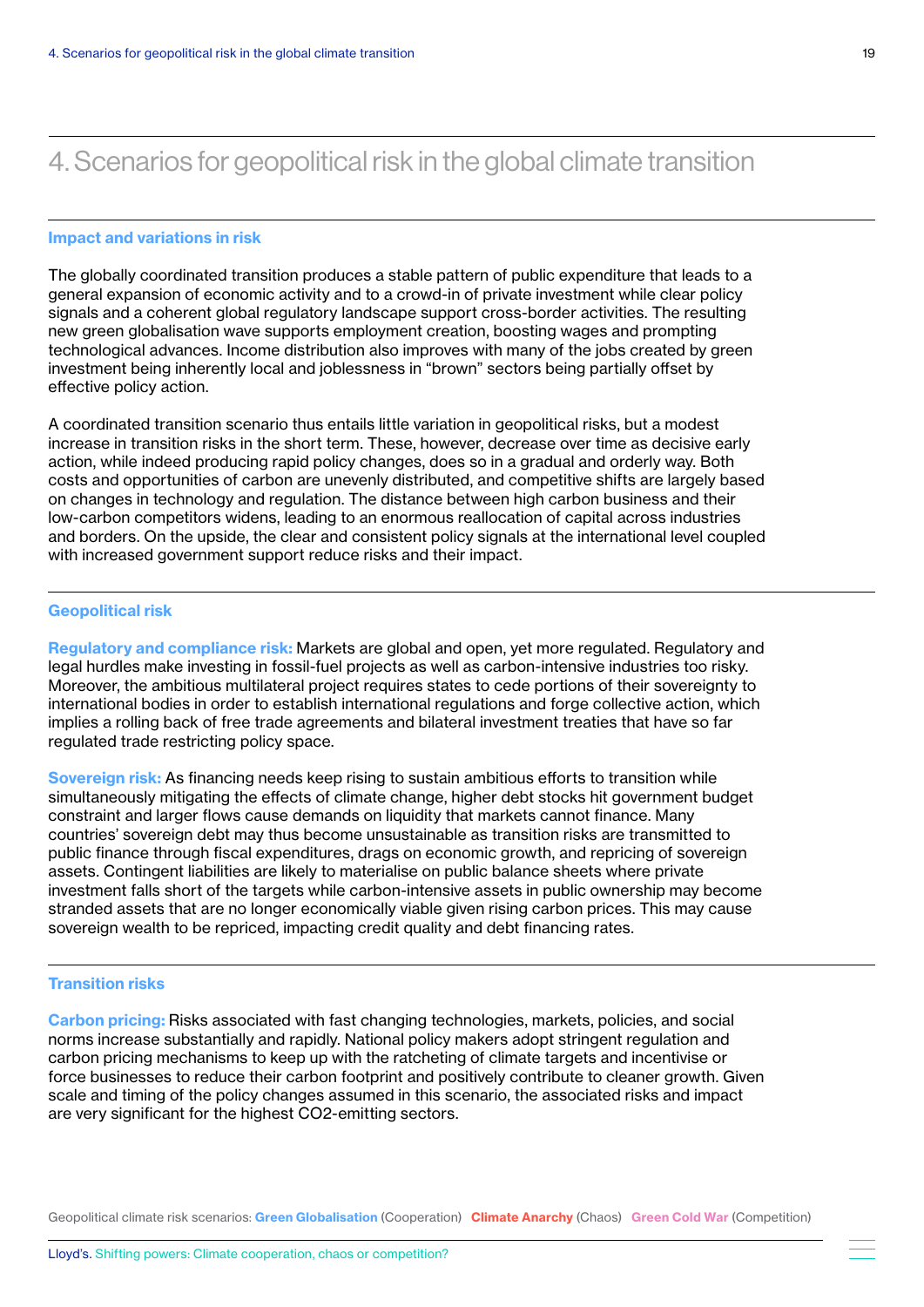Change in assets value: Physical assets are rendered redundant or stranded at a higher rate, sometimes leading to premature write-downs and bankruptcies. Human capital – as people need retraining and reskilling for the new economy – and intangible capital, which increasingly forms the bulk of company's wealth and that will need to become net zero consistent, are also affected. The value of investments held by banks and insurers in carbon-intensive companies experience a rapid and steep reduction.

Liquidity risk: In response, companies may keep increasing emissions and decide not to invest in greener technology – but have to sustain higher carbon taxes on their emissions. Alternatively, they may invest in greener technology, thus paying lower carbon taxes – but incur higher operating costs. Either way, aggressive climate mitigation policies affect both net profit margins and the required rate of capital expenditure, leading to higher liquidity risks.

Litigation liability: Legal risks are set to increase alongside the awareness around the impact of climate change. On the back of more stringent obligations for both private and public entities, failure of organisations to mitigate and/or adapt to climate change and the insufficiency in assessing and disclosing the associated material financial risks and their impacts on company performance may lead to greater legal liabilities, thus undermining business viability and compromising shareholder value on account of inadequate commitment to sustainability. Governments are also exposed to increased litigation and liability risks.

Technology risk: As another consequence to these policies, improving technologies and more efficient sustainable processes begin to outcompete old ones in terms of costs and productivity, dealing a significant impact on a number of organizations. Companies see their competitiveness, production and distribution costs, and ultimately the demand for their products and services decrease dependent on pace and scale of the uptake of new technologies such as battery storage, energy efficiency, and carbon capture and storage.

Market risk: Disruptive developments – which obviously have both winners and losers – are enormously amplified in this scenario as international cooperation accelerates the development of a fully competitive global market for green tech. Moreover, while globally stretched supply chains keep costs of technologies and raw materials comparatively lower than in other scenarios, the tightening of supply chain regulation needed to reduce vulnerability and geopolitical risks require more scrutiny, thus pushing prices up.

Reputational risk: Finally, an overall increase in climate ambition among governments and public opinions sees a potential source of reputational risk in the changing customer or community perceptions of an organistion's contribution in curbing global carbon emissions and fighting climate change. This becomes an increasingly important risk factor across sectors while entire industries will get increasingly stigmatized.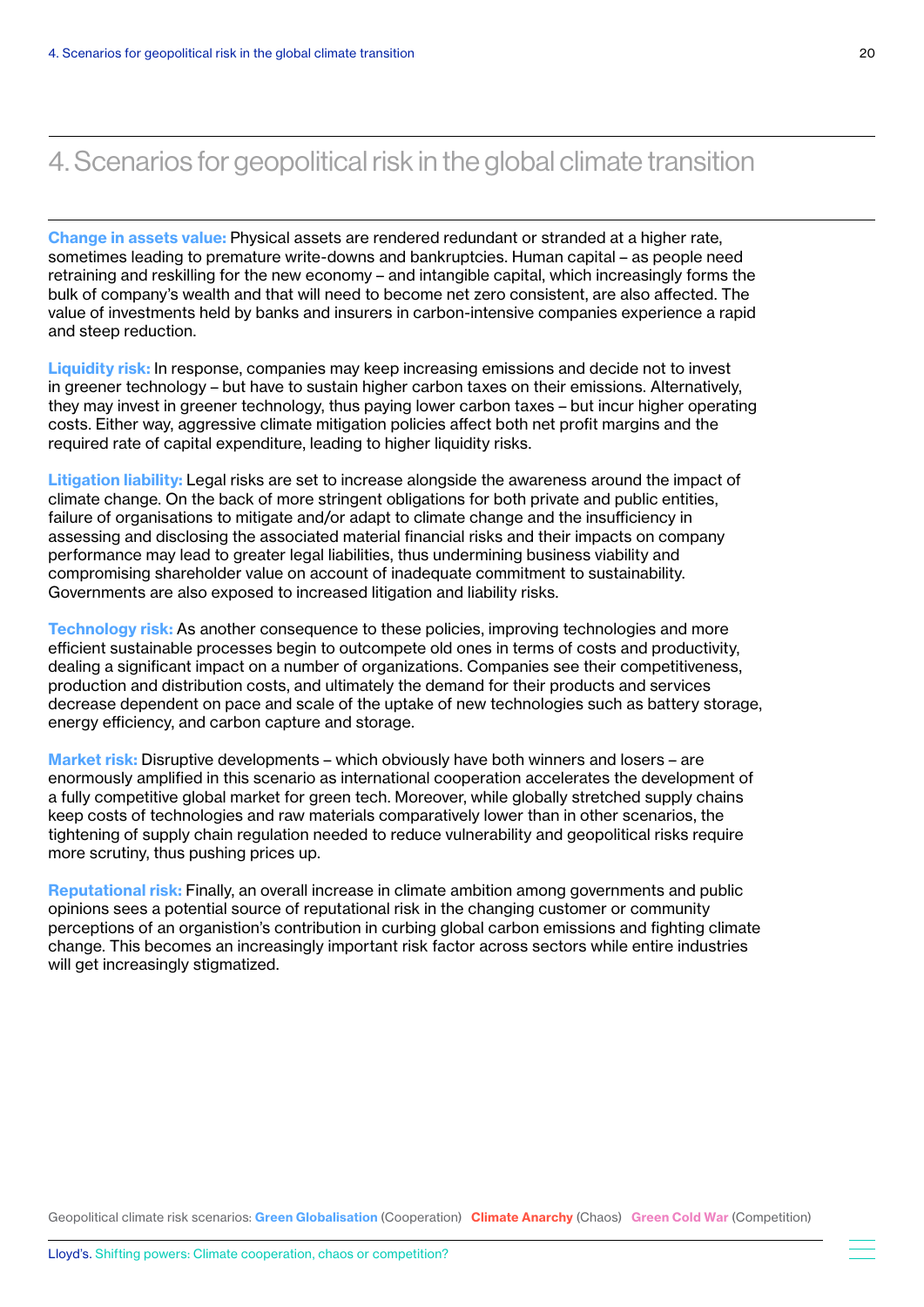### Likelihood

This is not the most likely scenario. Climate change is an exemplary collective action problem, as the global goal to curb green-house gas emissions relies on the critical contributions of single nation-state actors. Collectively, all countries want to limit climate change. Individually, though, each country may be willing to contribute only as long as other countries do the same. Therefore, the mere possibility that a country may freeride on other countries' efforts may stall cooperation. In game theory, this situation is known as the prisoner's dilemma: while in the collective interest of parties, cooperation is difficult to achieve due to parties' mistrust that others will cooperate towards the mutually beneficial outcome.

The failure of past climate treaties has already illustrated the limits of international diplomacy in producing effective results in the fight against climate change, and even the Paris Agreement – which formalises today's framework for international cooperation on climate action – does not address this underlying tension. While cooperation on climate is likely to continue in the coming years, this will hardly evolve into a policy area free from any form of competition between states.

| <b>Scenario summary - Green Globalisation</b>                                                                                         |                                                                                                                                                                                                                 |  |  |  |
|---------------------------------------------------------------------------------------------------------------------------------------|-----------------------------------------------------------------------------------------------------------------------------------------------------------------------------------------------------------------|--|--|--|
| <b>Actors</b>                                                                                                                         |                                                                                                                                                                                                                 |  |  |  |
| <b>Behavioural assumptions</b><br><b>Geopolitical architecture</b><br><b>Assistance to developing nations</b>                         | Cooperation<br>Multilateralism<br>Thorough and coordinated                                                                                                                                                      |  |  |  |
| <b>Structure</b>                                                                                                                      |                                                                                                                                                                                                                 |  |  |  |
| <b>Trade system</b><br><b>Regulatory landscape</b><br><b>Carbon pricing</b><br><b>Supply chains</b><br><b>Power grid connectivity</b> | Rule-based, open international system<br>Coordinated and consistent<br>Multilaterally negotiated global pricing regime<br>Internationally regulated, globally stretched<br>Transcontinental, global power grids |  |  |  |
| <b>Market</b>                                                                                                                         |                                                                                                                                                                                                                 |  |  |  |
| <b>Fossil fuels demand</b><br><b>Commodity prices</b><br><b>Cleantech development</b><br>Global cleantech market                      | Fast, steady decline<br>Low fossil fuel prices, high prices for transition metals<br>Fast and cheap, driven by competition<br>Open, competitive                                                                 |  |  |  |
| <b>Variation in risk</b>                                                                                                              |                                                                                                                                                                                                                 |  |  |  |
| Climate Risk*                                                                                                                         | <b>High decrease</b>                                                                                                                                                                                            |  |  |  |
| <b>Transition Risk</b>                                                                                                                | High increase                                                                                                                                                                                                   |  |  |  |
| <b>Geopolitical Risk</b>                                                                                                              | High decrease                                                                                                                                                                                                   |  |  |  |
| Likelihood                                                                                                                            | <b>Unlikely</b>                                                                                                                                                                                                 |  |  |  |

\* Beyond scenario time horizon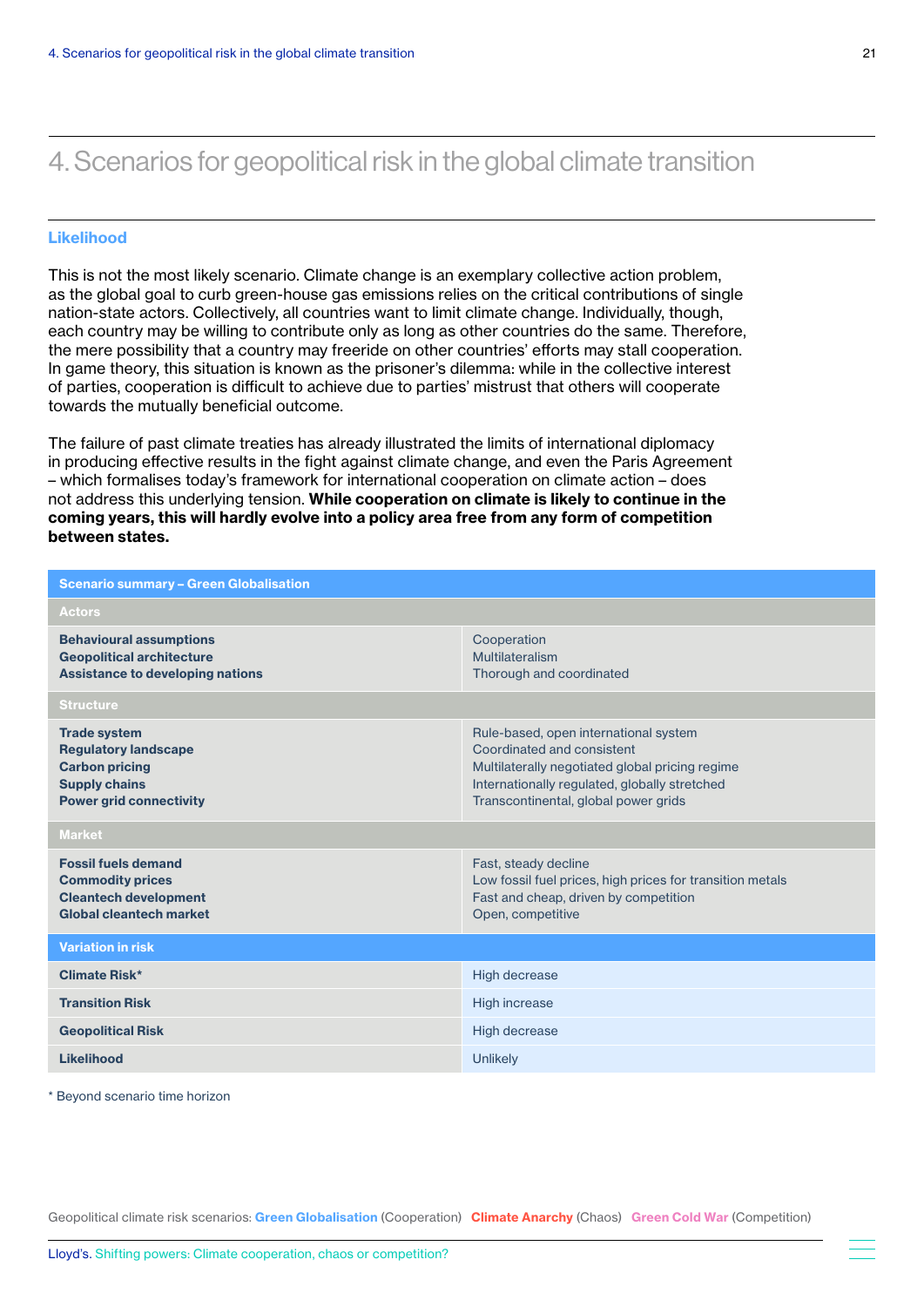### <span id="page-21-0"></span>Scenario 2 – Chaotic/fragmented transition: "Climate Anarchy"

*In this scenario, while many promise to 'build back better', states build back as fast as possible – doing whatever it takes to revive growth, including financing high-emitting infrastructure projects and subsidising carbon intensive industries. Change is slow and uneven, actors move on their own or through ad hoc opportunistic coalitions, and mitigation efforts are too narrow and too slow to meet climate targets. Responses are characterised by improvisation and compromise, prioritising shortterm gains over long-due structural changes.* 

*The primary drivers behind this scenario are states' self-interest and mistrust, both reinforced by the recent failure in finding a truly multilateral solution to the global health crisis and, most importantly, by the lack of a solid leadership behind global efforts in climate change mitigation. Compared to the Green Globalisation scenario, Climate Anarchy is closer to a 'business-as-usual' scenario; how the transition could look if global cooperation fails to materialise.*

### Actors

Most political leaders around the world do acknowledge the importance of fighting climate change, yet it proves impossible to reach a global consensus on how this should be done. Climate diplomacy falls short as national energy security goals and short-term political interests outweigh climate concerns and the Paris Agreement breaks apart in the absence of incentives and penalties forcing countries into doing their part. In this context, investment in renewable energy projects make slow progress, mostly driven by states' interest in increasing their energy self-sufficiency and reducing import dependence, while governments keep investing in existing energy reserves through renewed state subsidy for home-grown oil and gas companies and shielding carbonintensive domestic industries through protectionist policies.

#### Market

Although investment in green technologies build up over time, with national governments going their own way on climate change, increasingly fragmented global markets prevent the scaling up of low-carbon technologies that would be needed to drive down costs, prompt innovation, and boost sustainable growth.

Green expenditure remains almost entirely concentrated in advanced economies, as wealthy countries either fail or refuse to meet their long-standing commitment to help poorer states in the transition, and the clean energy investment gap between developed and developing markets widens. This deprives the Global South of a concrete sustainable growth perspective, thus cementing inequality within and between countries and weakening resilience to climate change. International efforts to mitigate global warming are significantly hindered as developing countries – which had stressed how funding was key to their ability and willingness to commit to ambitious climate targets – continue to rely heavily on hydrocarbon to fuel growth. The resulting supply crises, water shortages, extreme weather conditions, and migratory pressure only exacerbate populist trends in a vicious circle.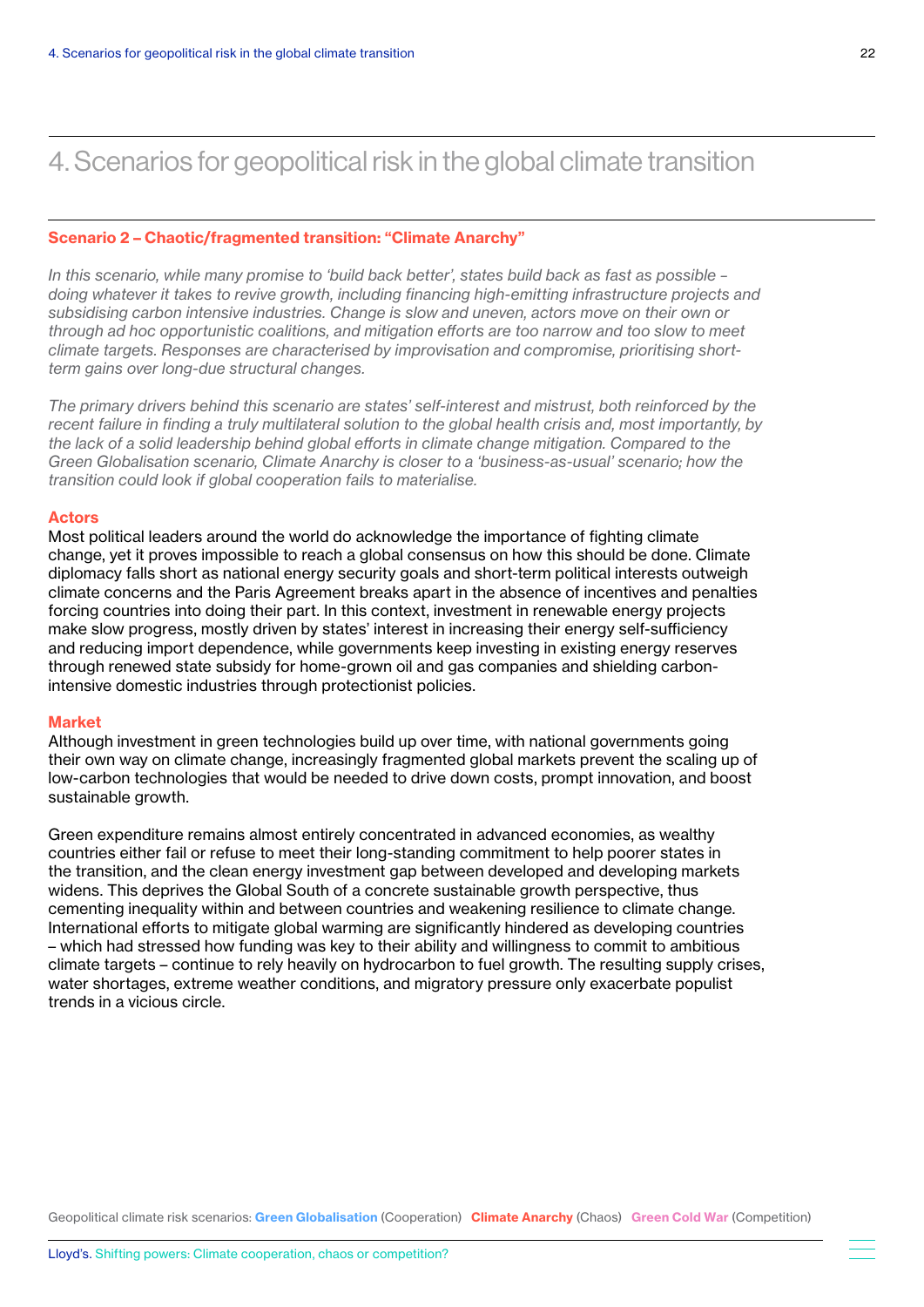### **Structure**

Countries increasingly rely on their own electricity grids for the sake of energy independence, avoiding reliance on neighbouring states and prioritising security over the benefits provided by a more interconnected grid in lack of sufficient political will, solidarity, and mutual trust. Multilateral governance enters a new crisis as energy markets become more heterogenous and fragmented. Sub-regional energy blocs emerge relying on ad-hoc coalitions focused on specific energy sources, carriers, and technologies. However, this scattered governance of energy on a regional level does not provide a steppingstone to more integrated regional governance – let alone a global one – which would result in competitive and well-functioning new markets. Instead, competitive regional governance intensifies rivalry and fragmentation, with single states increasingly controlling key technologies and value chains.

Hydrocarbon exporting countries have more time to diversify their economies away from a dependency on fossil fuel revenues. A handful of states enjoy a sufficient institutional stability and financial/technological resources to successfully leverage solid oil prices and demand to boost green investment and maintain their energy leadership. Most countries continue to export oil.

#### **Overall**

In the absence of multilateral coordination, attempts to introduce tighter regulation to ensure sustainable and fair supply chains and avoid an excessive number of bottlenecks along the value chain fall short, leaving states vulnerable to a series of supply risks including disruptions, conflict, export restrictions, labour unrest, transportation delays, and many others. Prices for key transition minerals are highly volatile.

#### Impact and variations in risk

As the bidding war for green credentials wears off in the aftermath of COP26 – with climate issues no longer dominating the media – and it finally comes to complying with targets through policy action, governments radically resize their commitment to climate change prioritising short-term self-interest. Global action against climate change thus becomes a chaotic collection of disharmonious, inward-looking, and sometimes conflicting policy measures taken at the national level, which results in only a modest increase in transition risks – as climate policies are not as ambitious as in other scenarios – but a significant increase in geopolitical risks – spanning from protectionism and regulatory uncertainty to widespread instability and social unrest.

The low-carbon transition eventually takes place in this scenario, whether states cooperate or not. The late response from national leaders only delays the inevitable, with governments rushing through regulations later on and leaving businesses and investors little time to adapt. Transition risks eventually rise in the long term, as delayed and disorderly climate policies come into effect, while the poorly managed transition on the international level increases geopolitical risks already in the short term.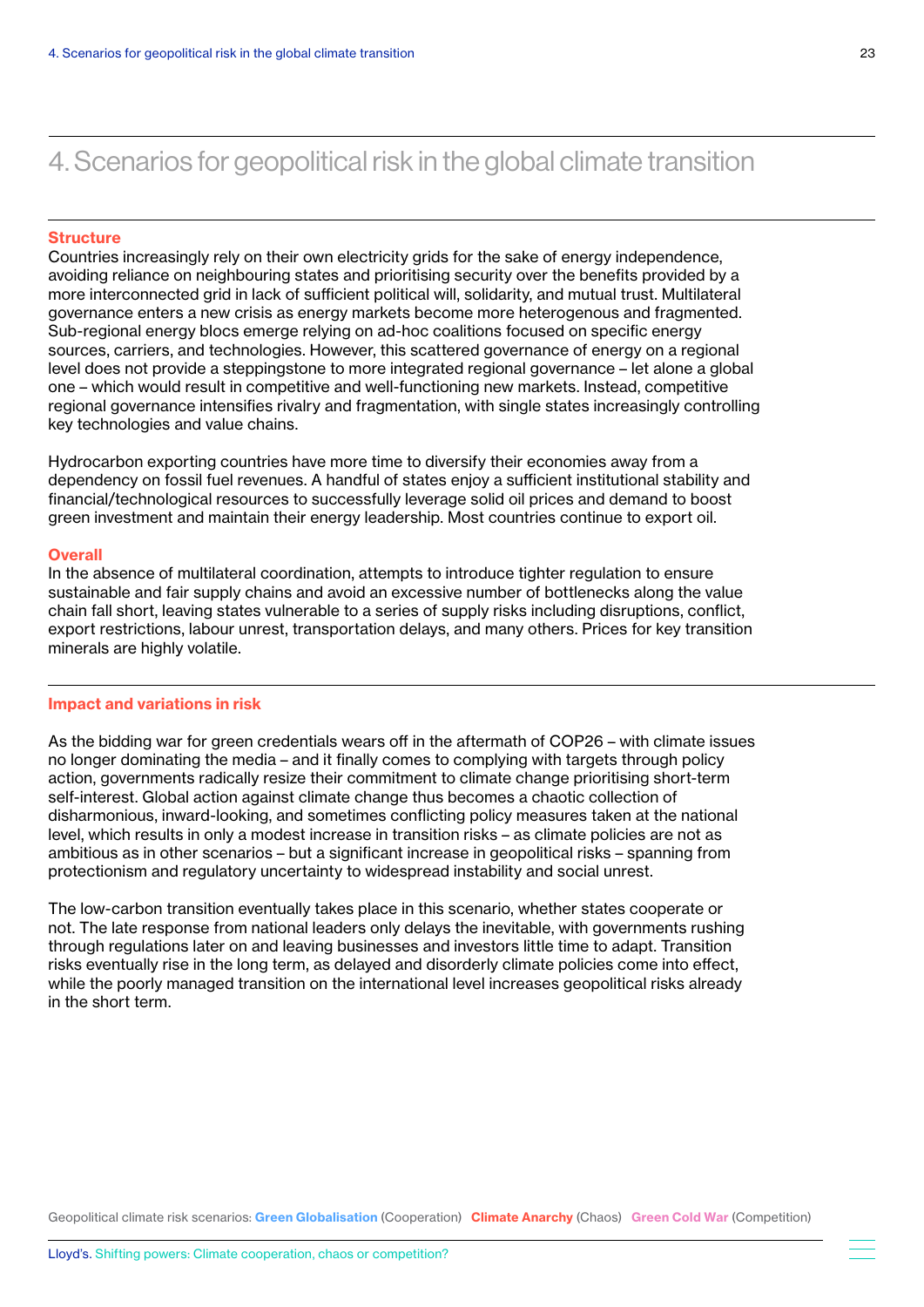#### Geopolitical risk

Protectionism: States' self-interest leads to phenomena such as resource nationalism, whereby countries focus on creating and protecting domestic cleantech supply chains to build resilience or to use raw materials as a bargaining chip to renegotiate other geopolitical objectives, and green protectionism, for which environmental aims are used to enact damaging policies that curtail foreign investment by taxing imports. Both restrict access to key metals for clean technologies, pushing prices up while dramatically slowing down the transition process. Heavier trade policies, such as carbon tariffs, are neither harmonised nor consistent across jurisdictions thus, instead of contributing towards emissions reduction, only end up affecting trade.

**Supply chain risk:** Quotas, tariffs, and other trade restrictions on strategic minerals are used by source countries as political assets, not unlike from fossil fuels, while competition between green tech manufacturers from advanced markets makes it hard to enter long-term contracts with suppliers, preventing effective monitoring and regulation of supply chains. Moreover, excessive market concentration resting on globally stretched, yet unregulated supply chains represents a serious supply risk for companies that produce solar panels, wind turbines, and batteries using imported minerals. Trade restrictions, regulatory changes, or any number of bottlenecks that might arise among suppliers, such as shortages of power, equipment, or skilled workforce, labour unrest, and delays could very easily raise costs and exacerbate tightness of supplies.

**Political violence:** International divisions over the net zero transition impact national domestic politics, and climate change becomes a polarizing political issue once more. Political support for introducing new or expanding existing green tax policies varies across and within countries, causing a greater risk of protests from both those who want less and those who want more government action against climate change. While a rejection of climate science is no longer a mainstream position, populist parties make climate change a divisive issue across party lines, pushing the idea of climate policies – especially those adopted at the international level – as unfair for common citizens. On the other hand, climate activism also becomes more aggressive against what is substantially perceived as government inaction. Risk of social unrest increases on both sides of the ideological spectrum, possibly leading to a surge in both eco-fascism and eco-terrorism.

**Humanitarian crises:** In the absence of a multilateral strategy – which would provide effective assistance to emerging economies that are most exposed to the effects of climate change in the form of limited access to clean water, food scarcity, agricultural degradation, and violent conflict – climate change intensifies underlying issues acting as a significant push factor in humanitarian crises and migration patterns.

Resource-driven conflict: Wars for the control, transportation, regulation of hydrocarbon resources remain a lingering threat in oil-rich regions on the back of a plateauing, yet solid, demand for oil and gas. At the same time, advanced economies applying unilateral carbon pricing put severe financial pressure on the most fragile, least competitive oil-producer economies, some of which may experience domestic political turmoil as a result.

Other macroeconomic effects: The uncoordinated low-carbon transition at the global level leads to changes in inflation, trade balances, and exchange rates, which in turn generate dynamics to re-assess existing international economic agreements. These impacts are, as of now, still difficult to adequately quantify.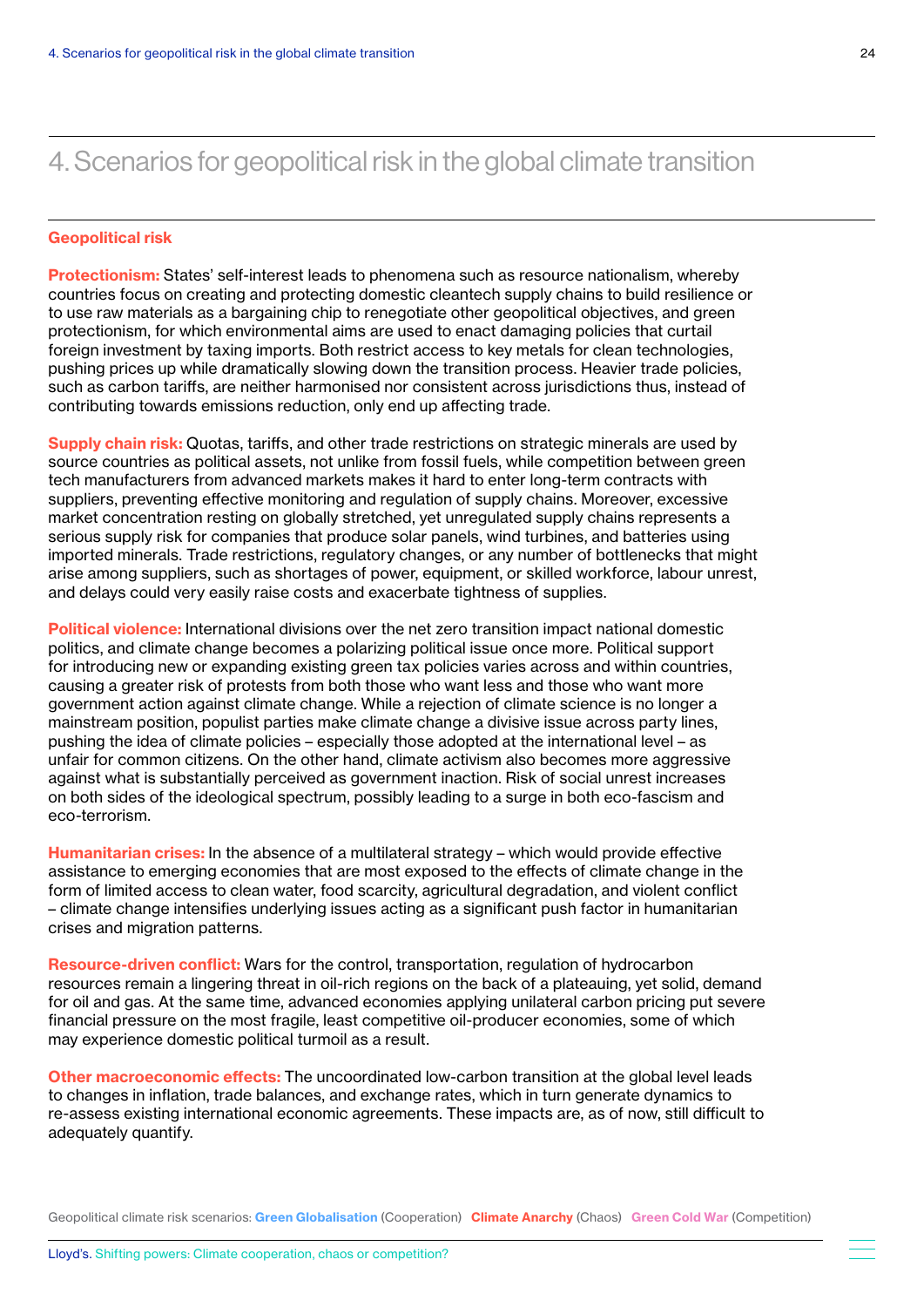Regulatory and compliance risk: Diverse growth models for green technologies between countries and limited global cooperation inevitably lead to an increasingly heterogeneous regulatory landscape. The resulting patchwork of inconsistent environmental policies complicates regulatory compliance creating accidental barriers for businesses and discouraging investment as it drives operating costs up and ultimately hurts business margins. Regulatory uncertainty and complexity also impede the ability of the financial sector to mobilize effectively to provide the necessary investment and insurance underwriting for the transition.

### Transition risk

**Market risk:** Contrary to the coordinated transition scenario, green companies are not sufficiently supported throughout the transition. Markets do not grow fast enough to sustain technological advancements whereas a large local market would be needed to realise the necessary economy of scale and vertical integration opportunities to remain competitive. Overall, the chaotic transition creates mismatches between investment in renewables and divestment in fossil fuels.

Change in assets value: As pandemic relief programmes of most countries double down on fossil fuels, a rise in asset stranding once carbon restrictions will inevitably tighten emerges as a key risk over time, creating uncertainty for sovereign credit and governments' ability to raise finance for climate mitigation and adaptation measures.

#### Likelihood

This is perhaps the least likely among the proposed scenarios. The spread of COVID-19 and the failure in providing a truly global solution to the health crisis showed the fragility of international cooperation in facing common challenges, making countries ever more reluctant to rely on one another in the face of an existential crisis. In this sense, the pandemic experience will likely influence future developments in the global efforts to mitigate climate change. Nonetheless, a nearly total break-up of international cooperation regarding climate change – as assumed in this scenario – is far from being the likely outcome for the next decade.

Climate has now become a mainstay across countries as well as political parties – and both public opinions and political leaders in most countries understand meaningful results on such front cannot be attained unilaterally. While underlying, fundamental divisions between states are likely to persist in the foreseeable future and self-interest will hardly be replaced by solidarity as the basic motives behind states' action, governments' climate change mitigation efforts will continue to be coordinated through some form of international cooperation for the years to come.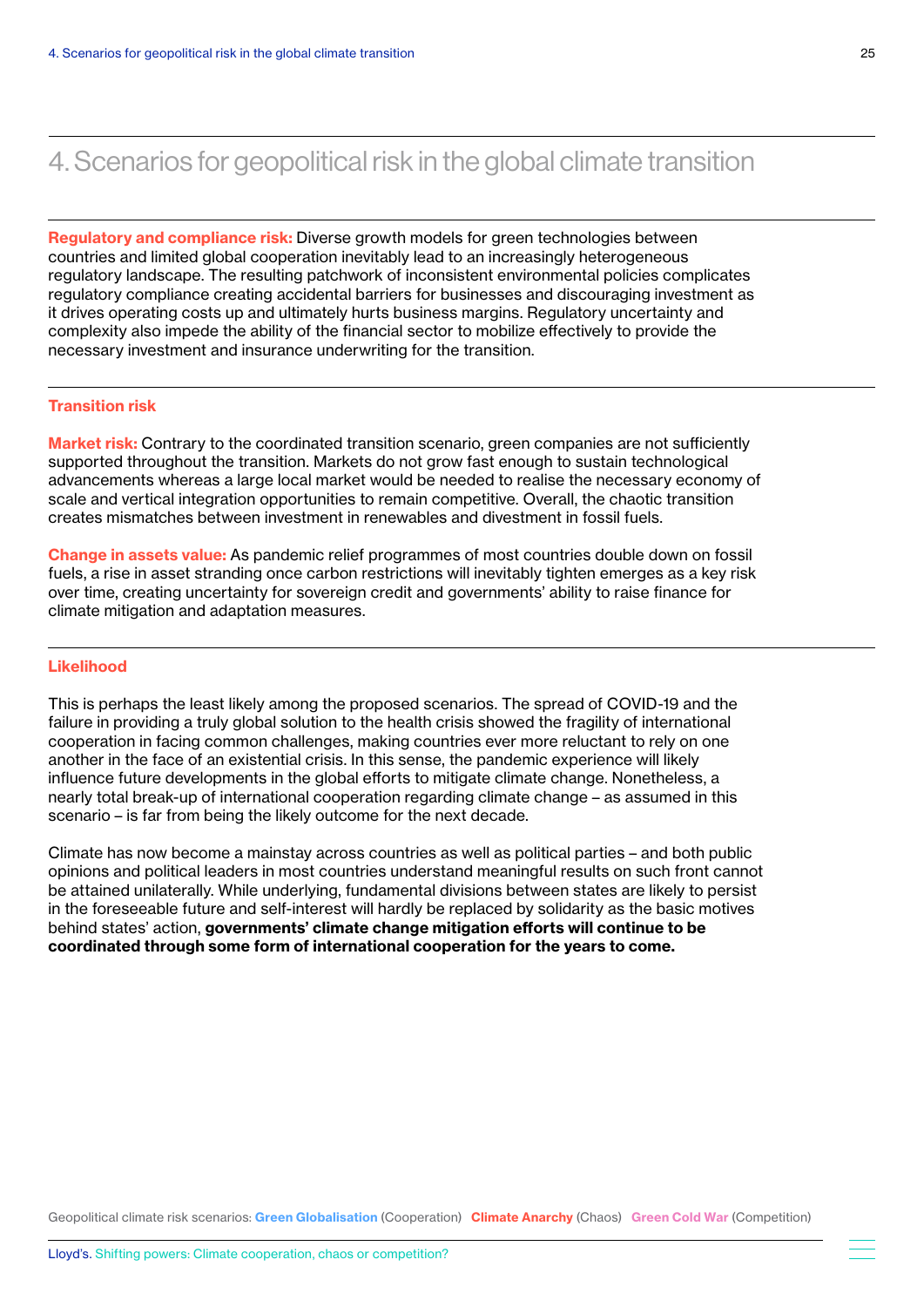| <b>Scenario summary - Climate Anarchy</b>                                                                                             |                                                                                                                                                                                                         |  |  |  |
|---------------------------------------------------------------------------------------------------------------------------------------|---------------------------------------------------------------------------------------------------------------------------------------------------------------------------------------------------------|--|--|--|
| <b>Actors</b>                                                                                                                         |                                                                                                                                                                                                         |  |  |  |
| <b>Behavioural assumptions</b><br><b>Geopolitical architecture</b><br><b>Assistance to developing nations</b>                         | Short-term self-interest<br>Unilateralism, anarchy<br>Minimal, exploitative                                                                                                                             |  |  |  |
| <b>Structure</b>                                                                                                                      |                                                                                                                                                                                                         |  |  |  |
| <b>Trade system</b><br><b>Regulatory landscape</b><br><b>Carbon pricing</b><br><b>Supply chains</b><br><b>Power grid connectivity</b> | Protectionism/Mercantilism<br>Fragmented and contradictory<br>Unilateral taxes in flexible global pricing regime<br>Unregulated, fragile, globally stretched<br>Independent national/sub-regional grids |  |  |  |
| <b>Market</b>                                                                                                                         |                                                                                                                                                                                                         |  |  |  |
| <b>Fossil fuels demand</b><br><b>Commodity prices</b><br><b>Cleantech development</b><br>Global cleantech market                      | Stagnant, but solid<br>Stable fossil fuel prices, volatile prices for transition metals<br>Slow, priority given to short-term gains<br>Underdeveloped                                                   |  |  |  |
| <b>Variation in risk</b>                                                                                                              |                                                                                                                                                                                                         |  |  |  |
| Climate Risk*                                                                                                                         | <b>High increase</b>                                                                                                                                                                                    |  |  |  |
| <b>Transition Risk</b>                                                                                                                | Modest increase                                                                                                                                                                                         |  |  |  |
| <b>Geopolitical Risk</b>                                                                                                              | <b>High increase</b>                                                                                                                                                                                    |  |  |  |
| <b>Likelihood</b>                                                                                                                     | Very unlikely                                                                                                                                                                                           |  |  |  |

\* Beyond scenario time horizon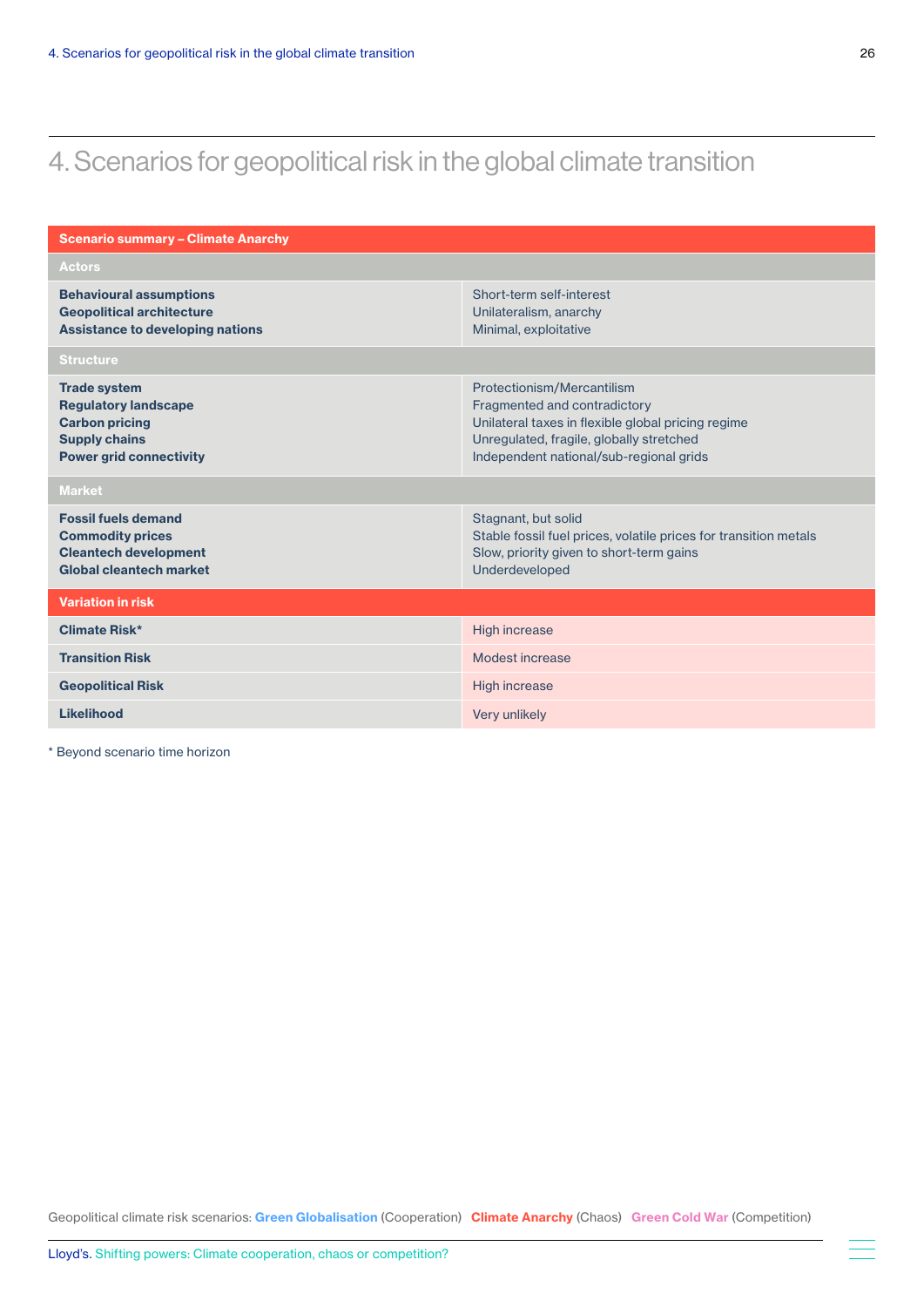### Scenario 3 – Confrontational transition: "Green Cold War"

*In this scenario, also driven by an interest-centric approach to geopolitics, major powers compete in the development, production, and deployment of critical technologies for the low-carbon transition of the global economy. The competition goes beyond leadership in technology manufacturing and trade, and quickly extends to geopolitics. Major powers fail to compartmentalise climate cooperation, as political leaders refuse to separate an otherwise mutually beneficial collaboration to slow global warming from confrontational relations on other fronts. The energy transition becomes yet another arena for great power competition and the world fractures into regional blocs, with countries gravitating around technology leaders and regional alliances forming around their respective integrated energy systems. Within these blocs, access to critical raw materials such as rare-earth metals, cobalt, and lithium as well as clean energy technologies such as batteries, photovoltaics, wind turbines, and electric vehicles is facilitated through integrated supply chains and free-trade agreements. Access to these same goods is restricted for countries outside of the bloc.*

### Actors

The openly confrontational energy transition sees major powers seeking to reduce their reliance on fossil fuels without excessively disadvantaging their own economies. In this scenario, the main goal of these actors is to assert renewable energy dominance and gain a leadership position in a postcarbon global economy. Therefore, leading powers do not abandon the sentiments and ambitions of the UNFCCC process. Rather, they strive to take the leadership within multilateral fora and build a coalition of like-minded partners as a way to establishing the critical mass needed to pressure the other bloc while building around them a large enough market to sustain innovation, economies of scale, infrastructure development, and eventually obtain technological self-sufficiency. To compete against the rival bloc, the more industrialised side makes use of countries' domestic carbon taxes benchmarked to negotiated regional standards and border adjustment mechanisms for imported goods. On the other side – where manufacturing is cheaper, but significantly more carbon intensive and carbon tariffs deal a heavy blow to industrial players and exporters – countries respond with export restrictions on critical raw materials and cheap components for green technology.

#### **Market**

While decoupling from each other, the two blocs work to achieve a coupling market within their sphere of influence integrating electricity and carbon trading and to realise large-scale optimal allocation of renewable resources improving mutual energy support across and between regions. Improved grid connectivity infrastructure becomes the basic way to tie countries together in a post-carbon world, all the while reducing emissions and mitigation costs. Through the financing of super-grid projects and the dispatching of electricity over wide areas, leading powers in both blocs remap the energy landscape around them and reshape alliances within regions having centres and peripheries according to specific political arrangements, all resting on the commitment to provide for the energy security of the newly created energy communities.

With the quest for energy and technological dominance taking on a strategic dimension, major powers try to gain control of cleantech manufacturing and of the necessary critical mineral by ousting strategic rivals from their supply chains or simply creating new ones. The global cleantech 'arms race' thus sees states vying for dominance in global solar modules and wind turbine manufacturing capacity, electric vehicles production and of the lithium-ion battery supply chain. Above all, access to lithium-ion battery cell manufacturing facilities and the mineral supply chains to support them becomes a key element of modern industrial power, and investment to control intellectual property along this value chain acquires strategic priority. Systemic supply uncertainty for both blocs and ensuing price pressures encourage innovation and disruptive new technologies such as next generation electrofuels, polymeric energy storage, and cobalt free batteries.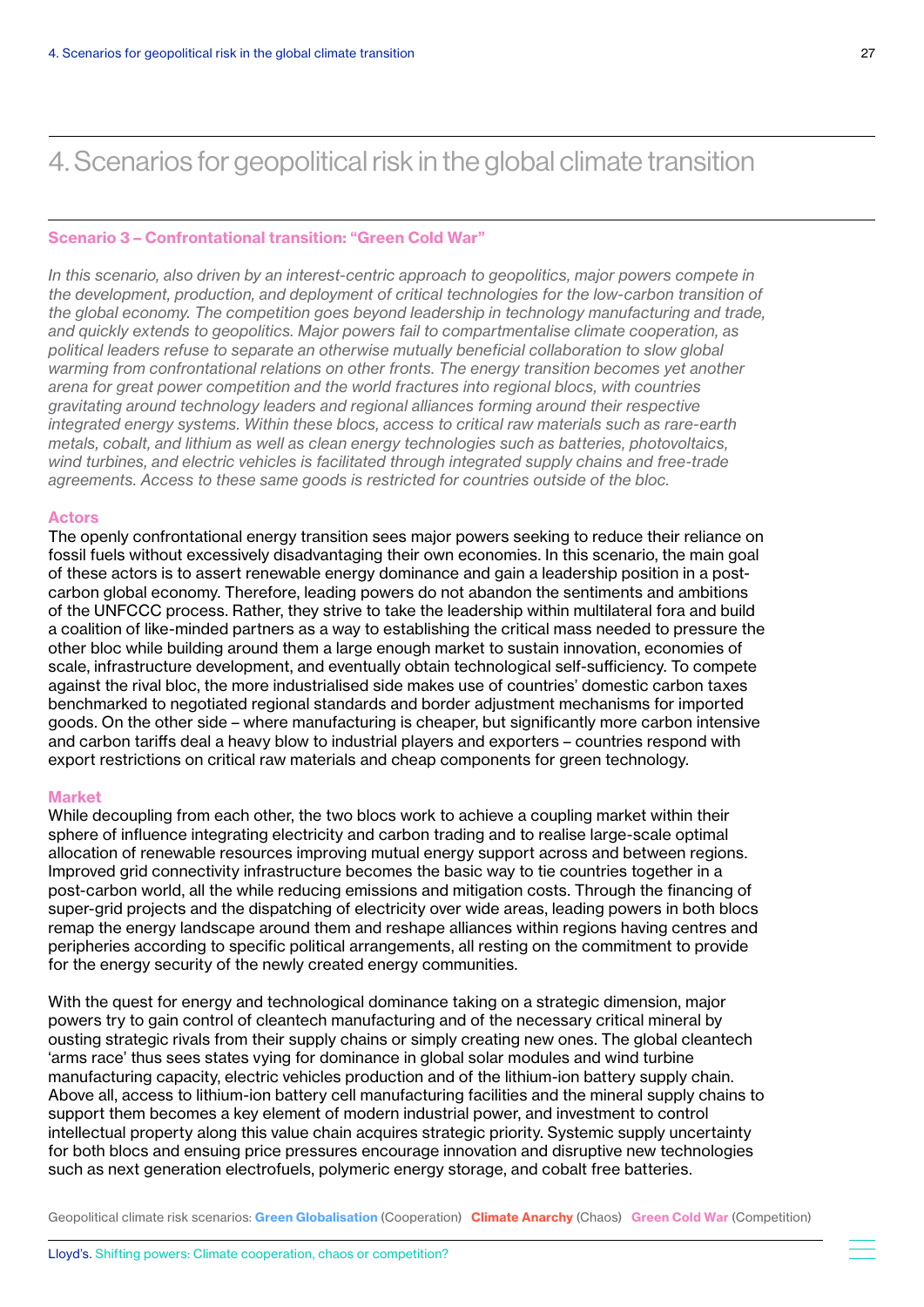#### <span id="page-27-0"></span>**Structure**

Winners and losers of this scenario are determined by the development of and access to green supply chains, which are partly predetermined by geology but also by the ability to harness intellectual and financial capital. This means that low-income countries are set to be left behind in the transition process. However, differently from the "chaotic transition scenario" – where states are entirely driven by self-interest and self-preservation – in a confrontational transition scenario actors value alliances and long-term strategic advantage above short-term gains. With winners having a clear stake in the overall success of the process, rival blocs will compete to get on board as many countries as possible among the losers – although, to a lesser extent than compared to the "coordinated transition scenario". This translates to a balancing of climate priorities that considers fairness and development needs. When measures such as carbon pricing, border adjustments or waivers for countries with ongoing hydrocarbon dependencies persist, green investment in emerging markets is not successful without proper global coordination.

Among the winners of this scenario are large oil and gas exporting countries, even if demand for fossil fuels gradually declines over time, as states reduce but do not abandon reliance on hydrocarbon – especially as prices decrease due to weaker demand. Low-cost, low-carbon producers maintain their profitability in a low-price environment and even grow their market share in a shrinking market driving out higher cost producers. With no multilateral support scheme for vulnerable oil and gas exporters, low-income petrostates get destabilised as the resulting austerity leads to a fracture in rentier states' legitimacy.

#### **Overall**

In such a cold war-like scenario, soft power competition also features alongside economic competition as one of the dimensions of the broader geopolitical confrontation. Which system can transition faster and better into a more competitive post-carbon economy is the ultimate goal. Here, similarly to the "chaotic transition scenario" the trigger for change lies in self-interest – just the stakes are much higher.

Economic partition and decoupling between blocs as they rival over access to critical materials needed to develop low carbon tech and the associated refining and manufacturing industries disrupts international trade and global supply chains. Yet, their competition over technological, political, and business leadership on climate also proves a powerful spur for green investment domestically and within their blocs, inspiring a "race to the top" that ultimately encourages bold climate action. This is neither the worst, nor the best scenario – change is fast, but uneven.

### Impact and variations in risk

The progressive decoupling between the world's leading economic and technological powers and their respective geopolitical systems inevitably obstructs the spread of green innovations, significantly slowing down the decarbonisation process of the global economy. Yet, although less than in a globally coordinated transition scenario, change is fast and transition risks increase significantly. Moreover, as major powers remain part of the same multilateral fora but with conflicting agendas, such change is erratic – and winners and losers are determined more by political factors than market forces. In terms of geopolitical risks, a "Green Cold War" scenario finds itself in between the coordinated and the chaotic transition scenarios: while certainly riskier than a peaceful cooperation between nations, Cold War – as history shows – is the realm of predictability, which lowers risks and simplifies decision-making.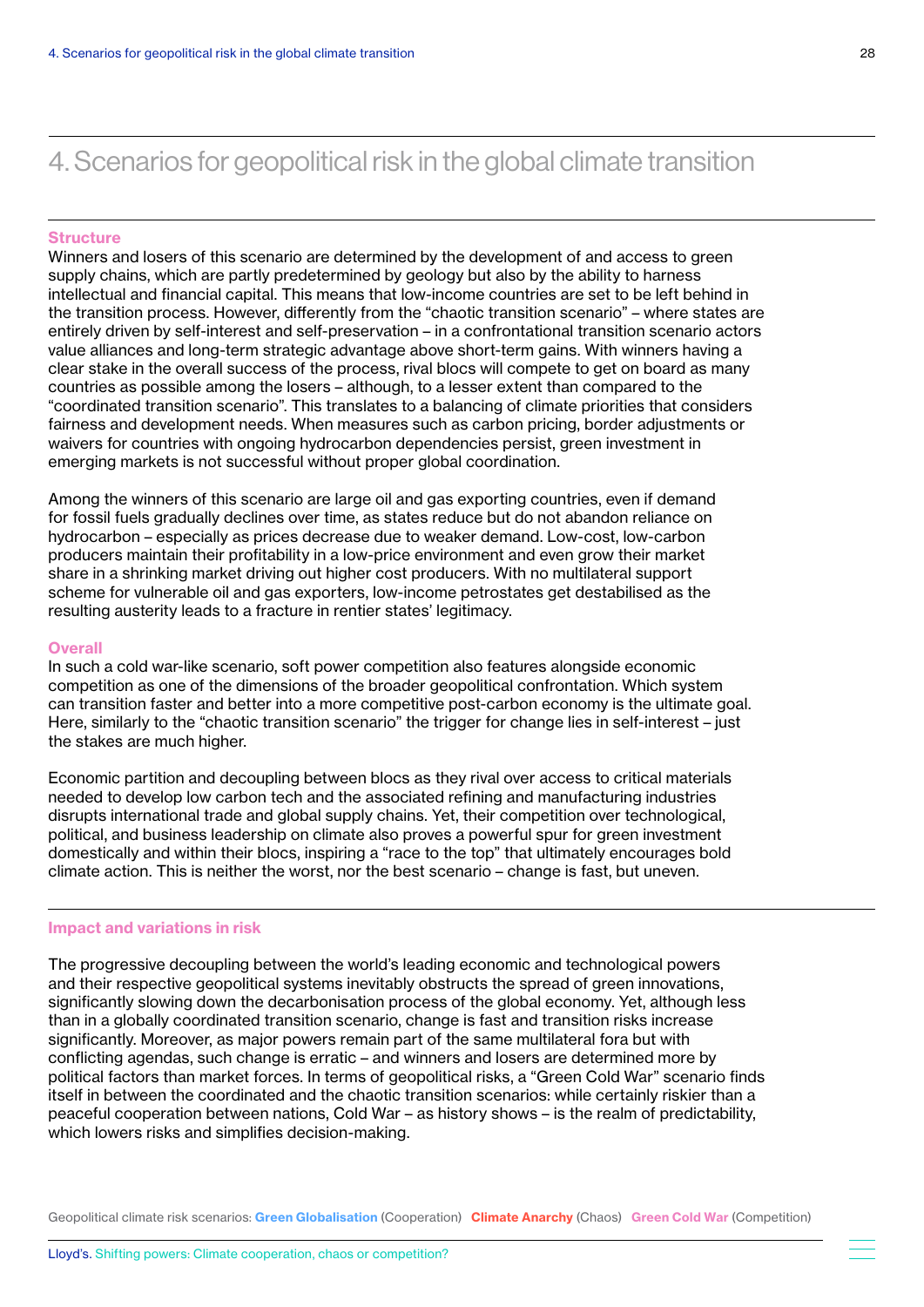#### Geopolitical risk

Trade war: Alongside decoupling for most materials and components, green tech producers will continue to face supply chain cost increases and disruptions for goods they are not able to secure from domestic or allied suppliers and that need to be sourced from the rival bloc. Trade and investment barriers mean that companies that continue to export inputs or products between the two blocs are subject to extraordinary tariffs. Firms seeking to invest in the rival bloc's green tech sector are likely to face greater regulatory scrutiny when they do not have their transactions simply rejected altogether.

Sanctions: Further complicating the situation are sanctions on specific green energy and tech companies from each market, which directly affect access to capital and valuations. With leading powers imposing financial sanctions on access to their capital markets, firms may have to raise capital in domestic financial markets, with systemic effects reverberating in the overall valuation of companies.

Destabilisation of petrostates: Like in the coordinated transition scenario, falling oil demand coupled with cheaper green energy slashes oil and gas prices. In both scenarios, the cartel of oil producers breaks up and low-cost, large-reserve, lower-carbon fossil fuel exporters increase their margins by maintaining and growing their market share in a shrinking market at a price level that drives out higher cost producers. Differently from the green globalisation scenario, however, a much weaker safety net is offered to high-cost, politically unstable oil producers in the absence of a multilaterally orchestrated assistance package to financially support them throughout the transition. Social unrest, regime change, and political violence may ensue.

Humanitarian crises: As lower-for-longer oil prices cut into hydrocarbon producers' social spending, rents-based political stability in fragile political systems falters leading to a break-up of traditional petrostate social contracts and ultimately to civil conflict, which could also escalate into wider regional crises.

Resource-driven conflict: The growing importance of transition minerals gives rise to new strategic rivalries and geopolitical vulnerabilities as competition over new resources intensifies. As critical raw materials for renewable technologies such as copper, graphite, lithium, and cobalt are often concentrated in countries lacking effective governance, new countries may be condemned to the 'resource curse' driving widespread political instability as rival parties seek access to resource rents, echoing today's petroleum-based conflicts.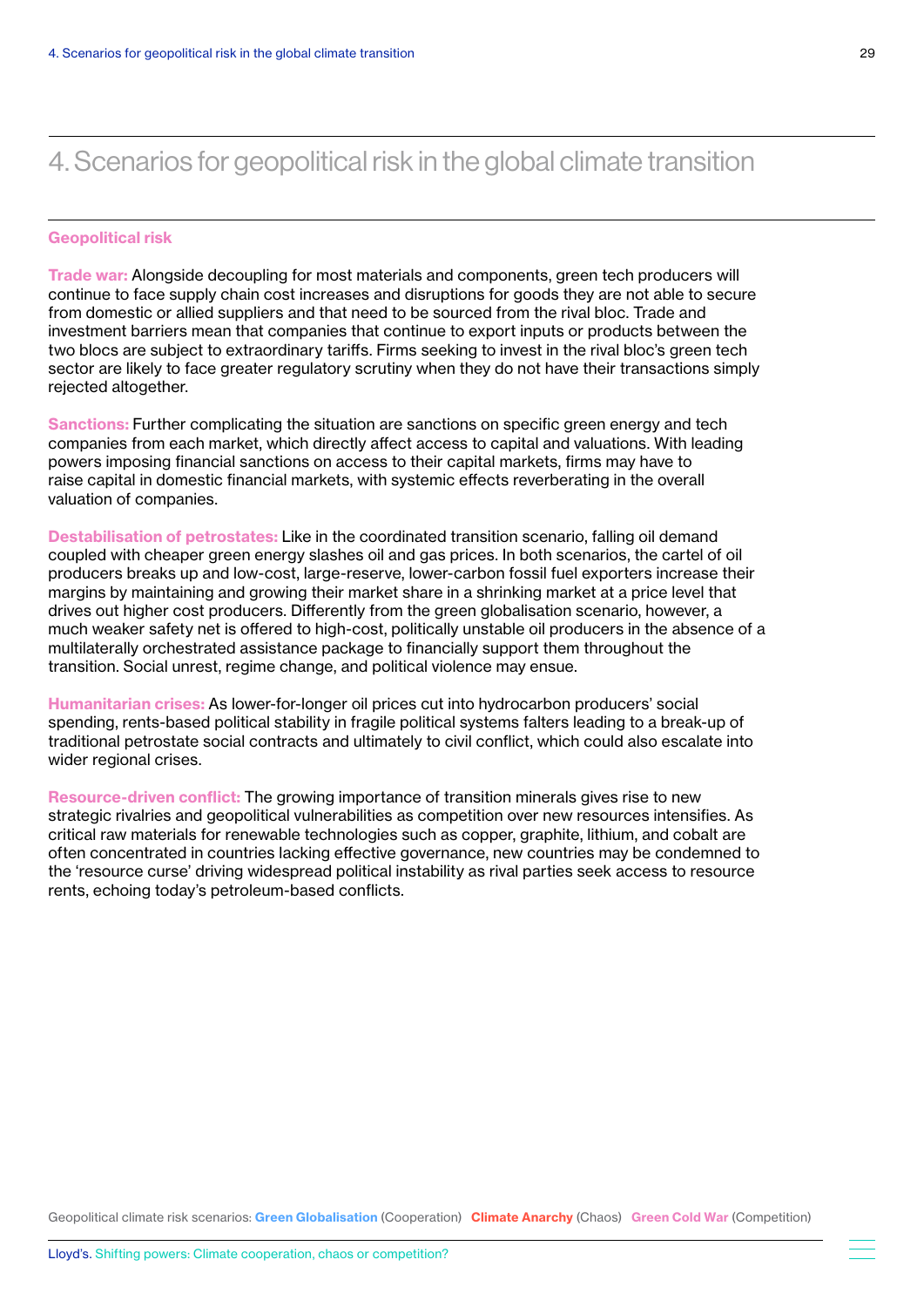#### Transition risks

Market risk: As both blocs develop and produce clean energy within a highly integrated global market and with many of the advanced low-carbon technologies they produce consisting in large part of components that are cheaper to import than to purchase domestically, their progressive decoupling ends up hurting their own industries. In the chaotic transition scenario, complex supply chains that go into producing these technologies remain globally stretched, which makes them vulnerable to disruption but also keeps costs down. Here supply chains of key raw materials and components for green technologies are decoupled along geopolitical divides and only extend to allied nations outside of domestic borders. Green technology manufacturers may thus end up paying more for some of their parts and will be required to build up and maintain stockpiles of key minerals, which will drive operating costs up and hurt their margins.

Technological risk: Greentech competition may complicate long-term planning and investment. The efforts of leading technological powers to establish and impose competing product design and environmental standards around the world, risk making cross-border trade more difficult and long-term investment much riskier for green tech companies. Companies may face higher costs if they operate in both spheres, but also risk losing access to some very lucrative markets if they fail to adopt both sets of standards.

Carbon tariffs: Leading economic powers – which are at the same time the highest carbon emitters – release border tax proposals as part of their green initiatives with the primary goal of preventing carbon leakage. As emissions pricing systems and related border adjustment mechanisms differ between major markets due to the lack of a shared global emissions trading system, differently designed and openly confrontational carbon tariffs lead to severe disruptions in international trade while achieving little in terms of emissions reduction.

### Likelihood

Despite the more cooperative ambitions displayed at COP 26, the world's major powers are already on course for unconstrained geostrategic competition. Given how an "unconstrained geostrategic competition" – by definition – negates the possibility of compartmentalising even those issues against which competing powers would have a mutual interest in joining efforts, there is no reason to believe that climate change will not end up caught in great power politics. Today's geopolitics are not driven by Cold War ideology, yet contemporary great powers' pursuit of strategic stability is indeed characterised by traditional Cold War dynamics, whereby everything is captured within the broader confrontation between rival powers. Issues concerning the supply chains for the upcoming post-carbon global economy have long been framed as a matter of national security on all sides and a partial decoupling between the world's major economies is already underway. Climate change is set to become the ultimate test of whether competition for political and economic dominance and cooperation for the pursuit of collective interest can coexist in the face of a common challenge. Nevertheless, a "Green Cold War" scenario must be considered a concrete possibility.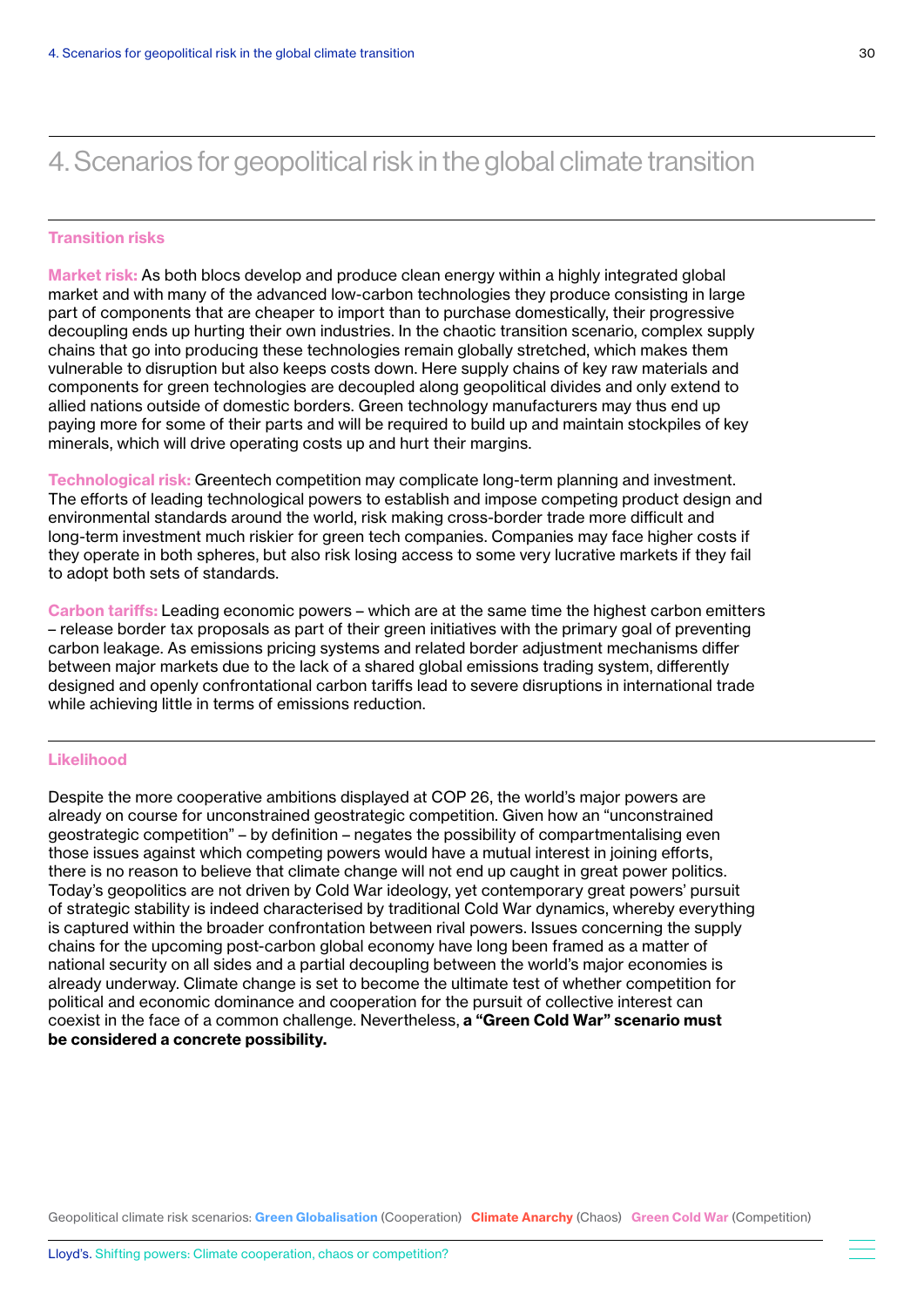| <b>Scenario summary - Green Cold War</b>                                                                                              |                                                                                                                                                                                                                                                         |  |  |  |
|---------------------------------------------------------------------------------------------------------------------------------------|---------------------------------------------------------------------------------------------------------------------------------------------------------------------------------------------------------------------------------------------------------|--|--|--|
| <b>Actors</b>                                                                                                                         |                                                                                                                                                                                                                                                         |  |  |  |
| <b>Behavioural assumptions</b><br><b>Geopolitical architecture</b><br><b>Assistance to developing nations</b>                         | Polarized confrontation<br>Bipolarity/Tripolarity<br>Inadequate and strategically motivated                                                                                                                                                             |  |  |  |
| <b>Structure</b>                                                                                                                      |                                                                                                                                                                                                                                                         |  |  |  |
| <b>Trade system</b><br><b>Regulatory landscape</b><br><b>Carbon pricing</b><br><b>Supply chains</b><br><b>Power grid connectivity</b> | Regional free trade agreements with external barriers<br>Unified within blocs, conflictual between blocs<br>Regional border adjustments mechanisms<br>Decoupled, intercontinental, intra-bloc supply chains<br>Interconnected grids in regional systems |  |  |  |
| <b>Market</b>                                                                                                                         |                                                                                                                                                                                                                                                         |  |  |  |
| <b>Fossil fuels demand</b><br><b>Commodity prices</b><br><b>Cleantech development</b><br>Global cleantech market                      | Gradual steady decline<br>Low fossil fuel prices, very high prices for transition metals<br>Fast but expensive, driven by politics<br>Decoupled, redundant                                                                                              |  |  |  |
| <b>Variation in risk</b>                                                                                                              |                                                                                                                                                                                                                                                         |  |  |  |
| Climate Risk*                                                                                                                         | Modest decrease                                                                                                                                                                                                                                         |  |  |  |
| <b>Transition Risk</b>                                                                                                                | Modest increase                                                                                                                                                                                                                                         |  |  |  |
| <b>Geopolitical Risk</b>                                                                                                              | Modest increase                                                                                                                                                                                                                                         |  |  |  |
| Likelihood                                                                                                                            | Likely                                                                                                                                                                                                                                                  |  |  |  |

\* Beyond scenario time horizon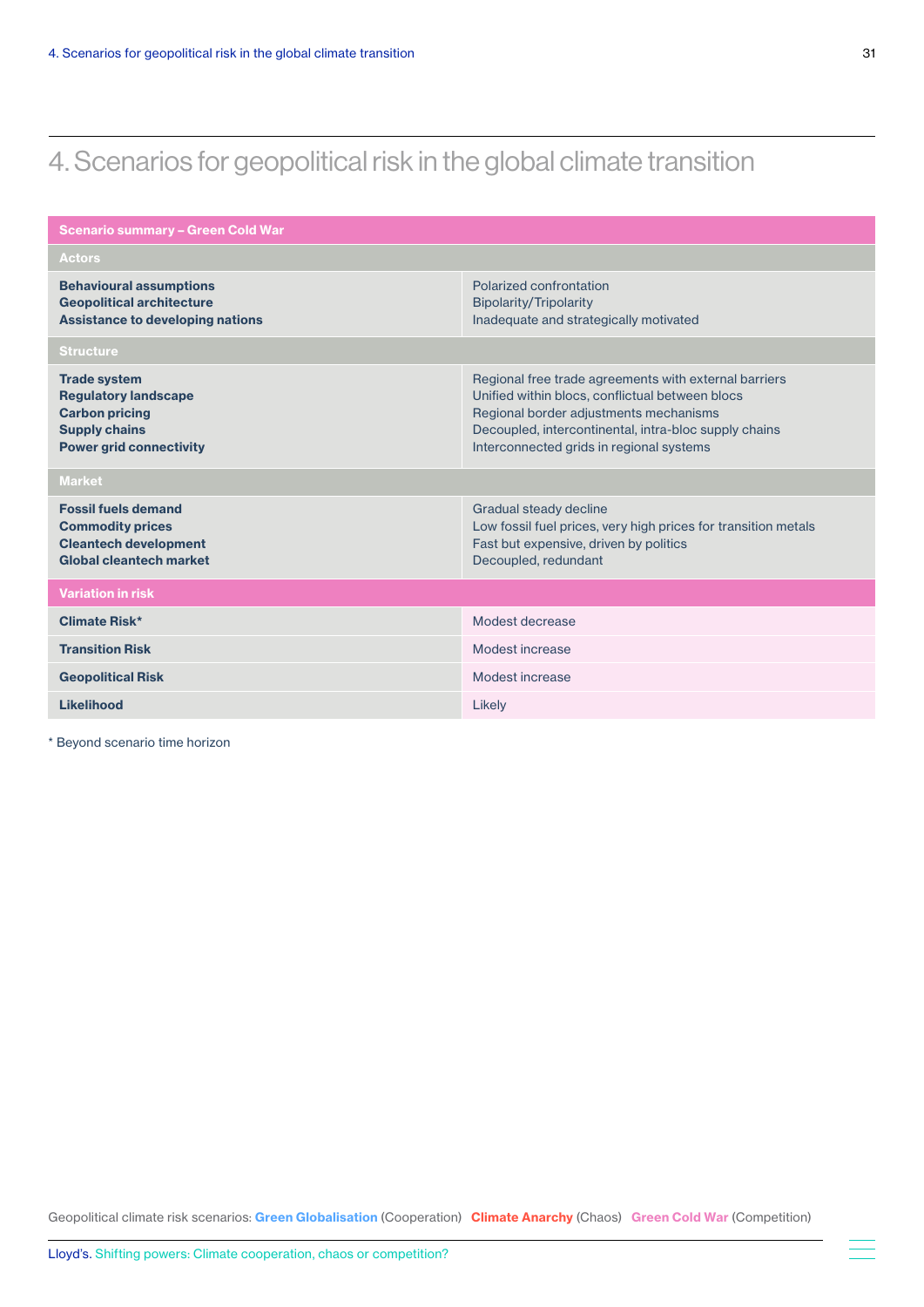# <span id="page-31-0"></span>5. Conclusion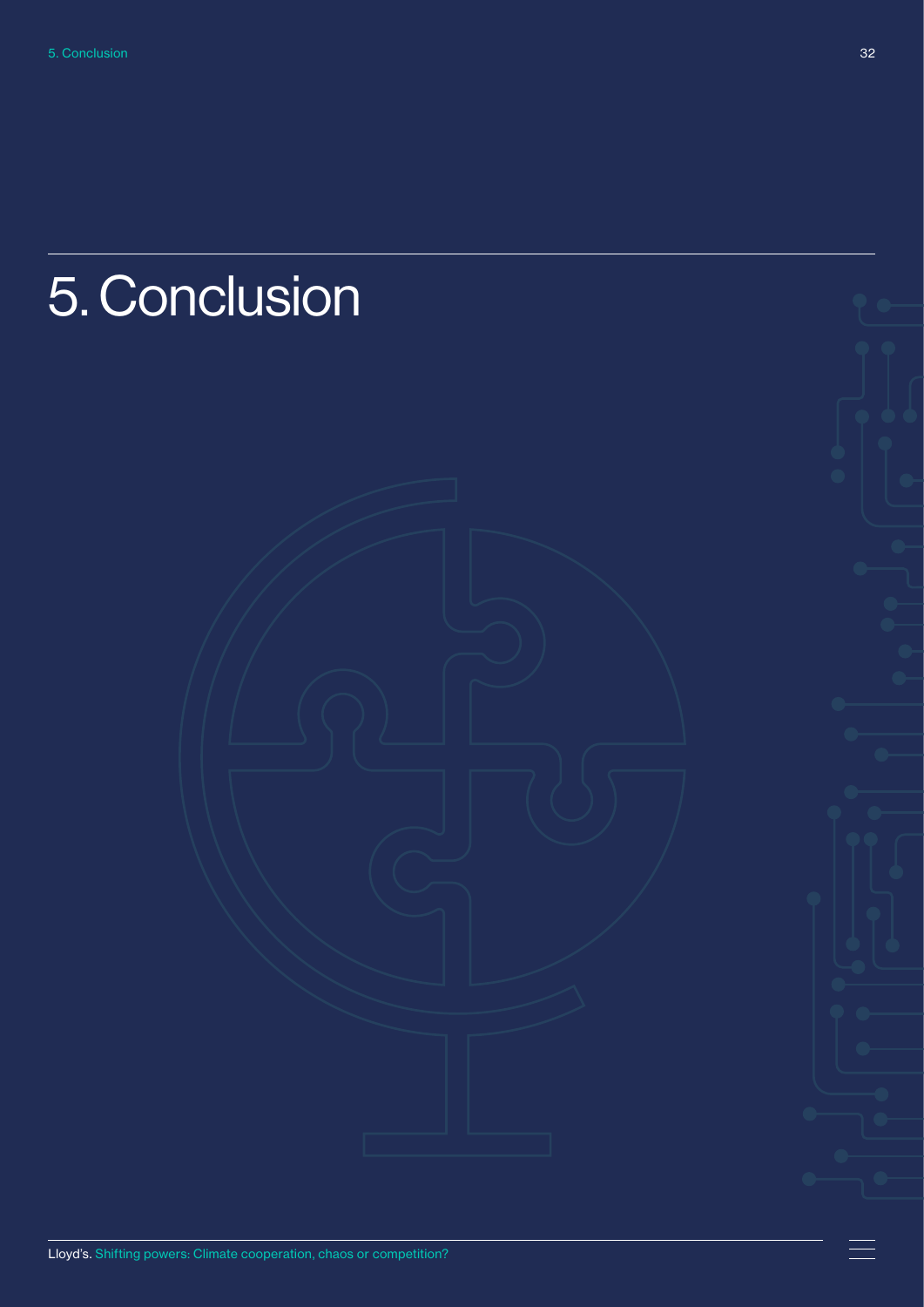### 5. Conclusion

Building on the conclusions of the *Shifting Powers* research, as summarised in the introduction, this report reinforces the need to seek innovative solutions to mitigating geopolitical risks around climate challenge.

These should be carefully tailored depending on the transition scenario deemed most likely by the risk manager involved. This report thus aims to serve as a tool for business and insurance to develop strategies against several possible competing futures and to develop products covering the broader range of associated threats.

The three scenarios described in this report aim to provide a representation of what the world may look like at the end of the decade, depending on the pathways major powers take in pursuing net zero by 2050. They are summarised in [Fig X / the below graphic].



In a Green Cold War – the scenario most likely to resemble the real-world global transition – sustainability transformations are significant, though slow and unevenly applied as competition between leading economic, political, and technological powers spurs investment and innovation. The cost of this, however, is a considerable increase in current geopolitical and transition risks, as competition drives change while considerably raising the geopolitical stakes.

Climate anarchy - possibly the least likely scenario - would see a slow and uneven transition that creates greater volatility in the risk landscape. In the short term, transition risks would stay low as the climate efforts of this scenario are not nearly as ambitious as in the other hypothetical circumstances described, but delays to transition policy roll-outs mean that an increased risk environment will emerge in the medium to long term. Throughout this development, geopolitical risks would remain high with a likelihood of rapid escalation.

Finally, Green Globalisation – assessed as the most environmentally desirable, but not the most likely outcome if state self-interest continues to dominate climate negotiations – entails a fast and just transition which places emphasis on transition risks, at least in the short term due to the quick scale-up of increasingly stringent climate policies, while geopolitical risks remain low as geopolitical frictions are reduced to a minimum.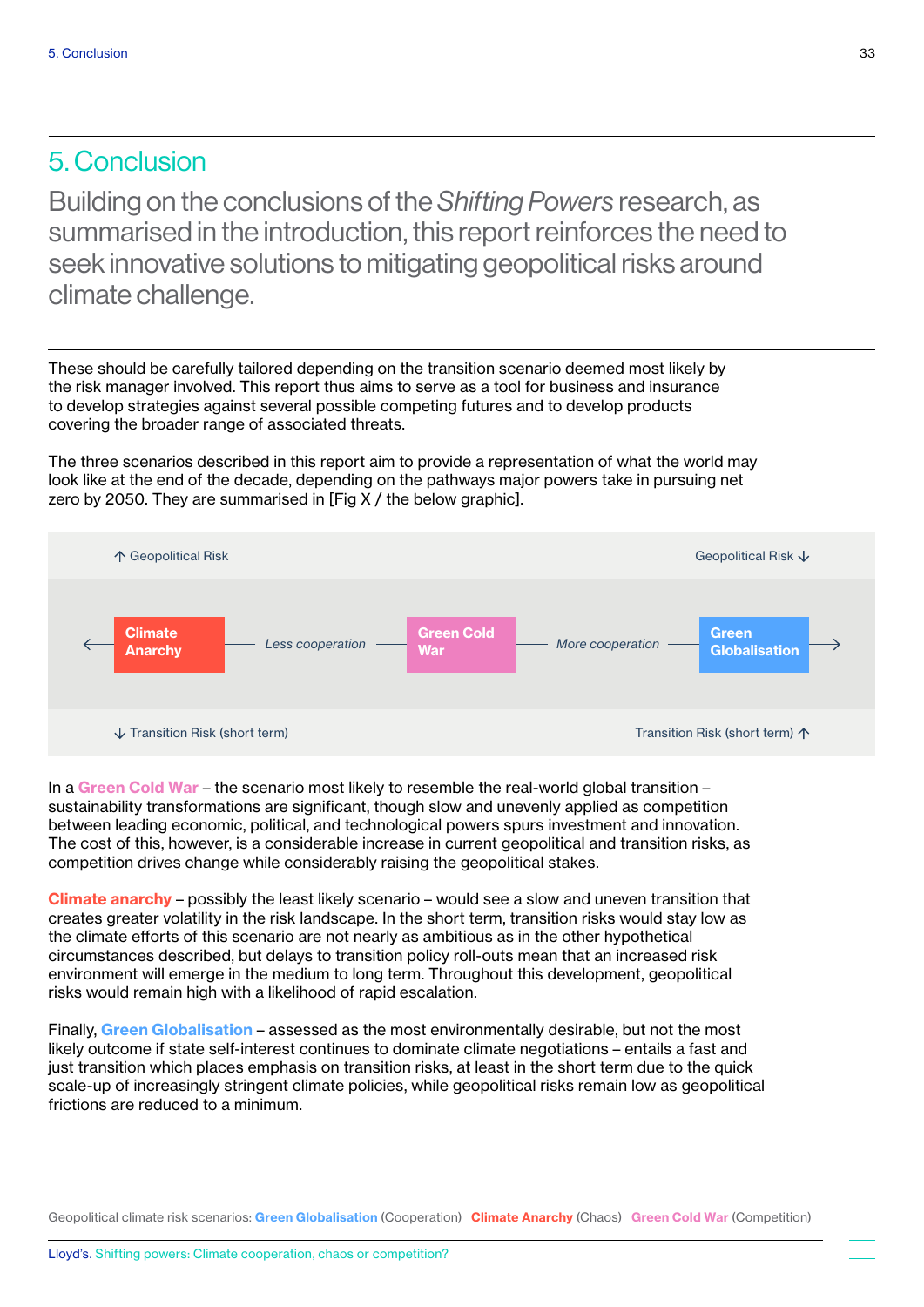### 5. Conclusion

The **likelihood** assessments proposed under each scenario help estimating the odds, but the reality will fall somewhere on the continuum stretching between the two extreme scenarios – most likely featuring a blend of more than one scenario's characteristics. The benefit of this report is therefore in aiding insurers and risk managers in their assessment of which scenario is closest to the feasible outcome, while providing useful guidance on all geopolitical eventualities.

An understanding of these three scenarios, outlining an extreme and simplified version of plausible events across the spectrum of cooperation, should underpin attempts by individuals and organisations to assess geopolitical risks around climate change and develop products and solutions to mitigate those impacts.

As outlined in Chapter 3 ('The role of the insurer'), the insurance industry has a key role to play. Not only in helping multinationals manage their increased exposure to political risk through the largest energy transition in history, but also in providing suitably available capital to underpin confidence in transition projects and ease construction woes which could strain geopolitical relations and interdependencies. The implications for insurers are therefore magnified: they must respond to the physical and transition risks surrounding climate change, the scale of which will be determined by the level of political cooperation or competition; while also considering how their actions in themselves can influence those geopolitical movements and the severity of climate change.

The role of geopolitics in the race to net zero can therefore not be ignored; and the intersection between the two forms of risk should not be overlooked by those seeking to effectively prepare for their political, environmental and economic impacts. Those risk owners and purchasers able to prepare for all or some eventualities – while recognising a non-linear, human behaviour-centric approach to climate change – will set themselves up for sustained success as the world transitions to a low carbon consensus.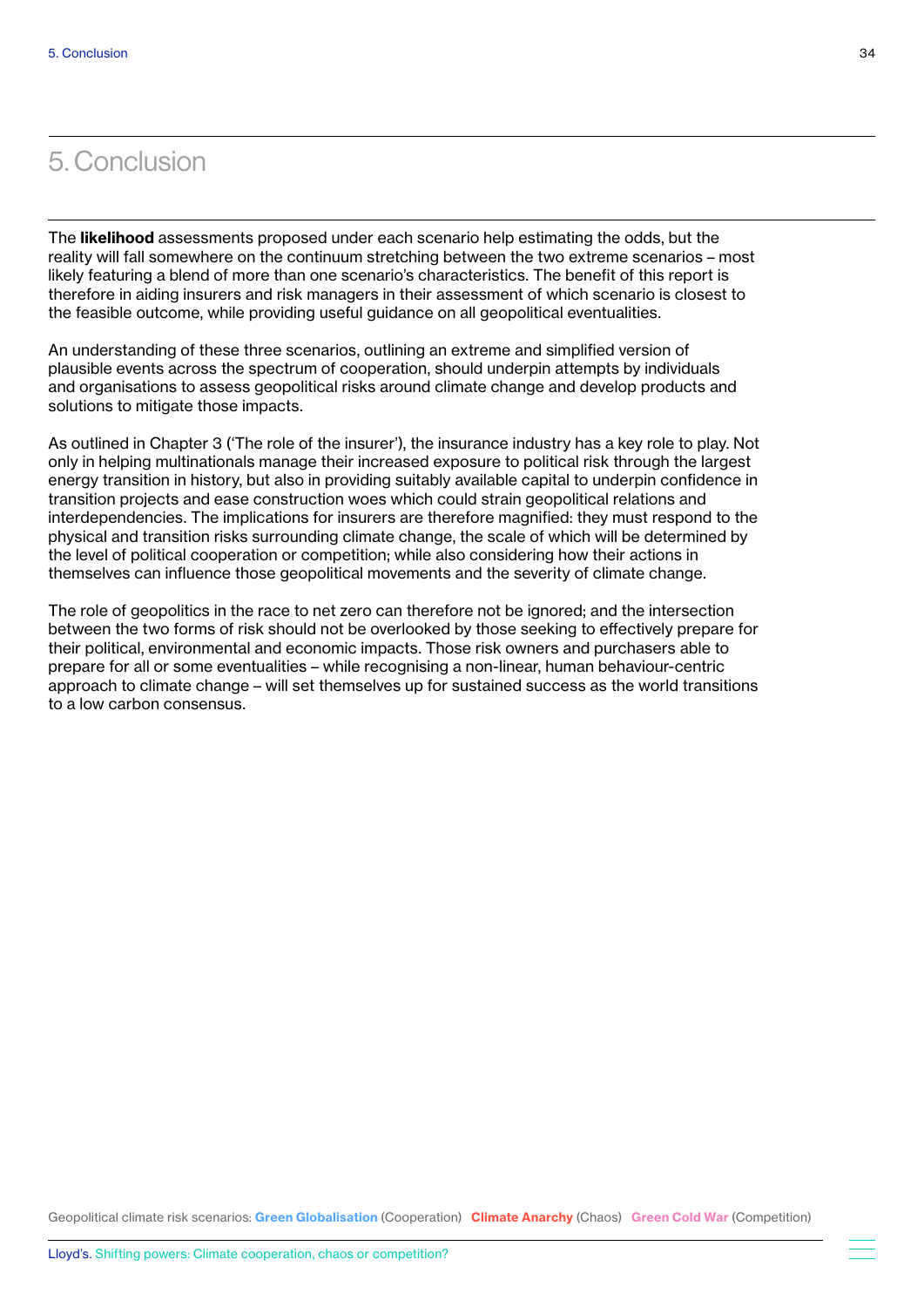# <span id="page-34-0"></span>6. About the authors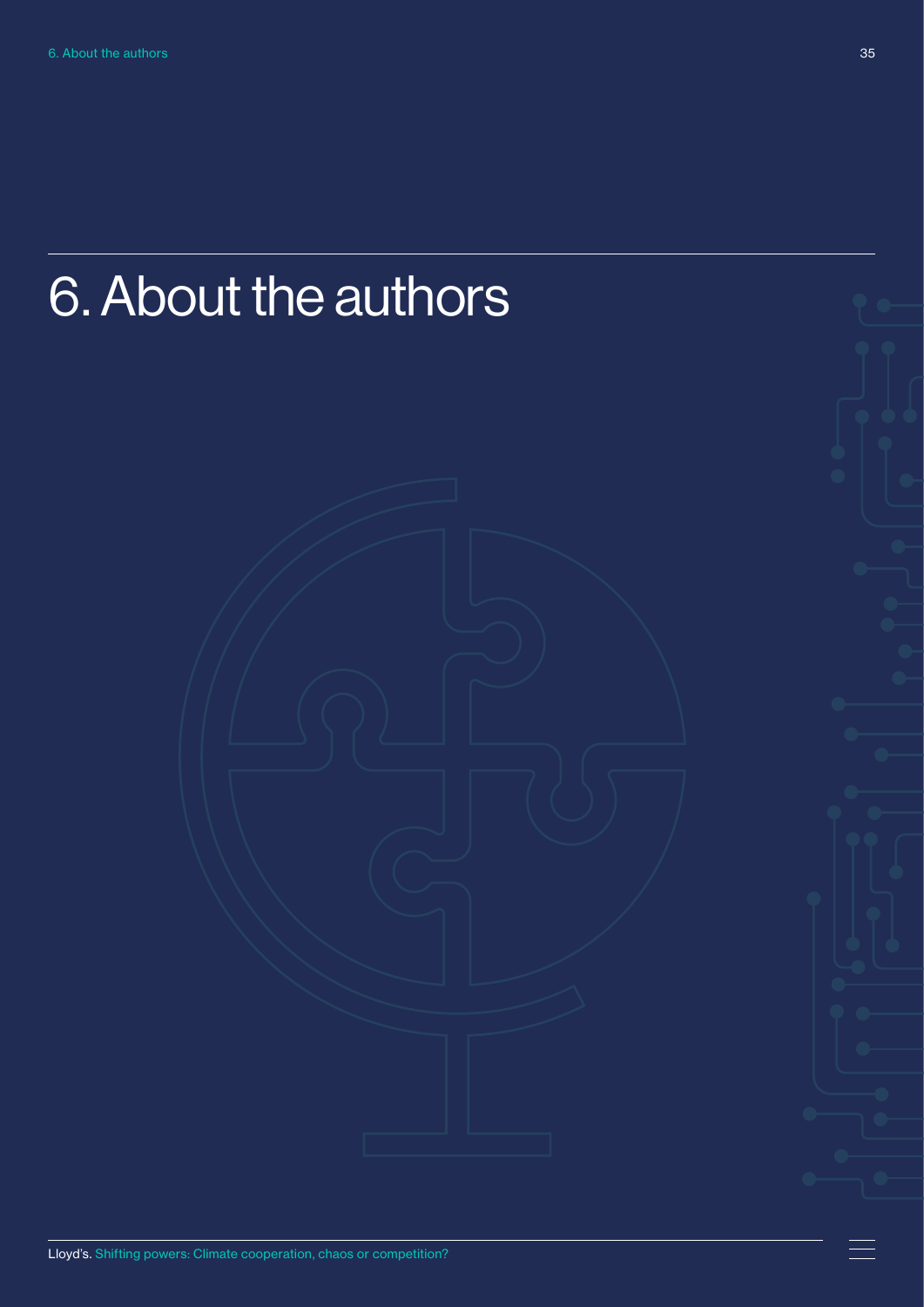### 6. About the authors

Andrew Coburn is Chief Scientist at the Cambridge Centre for Risk Studies. Andrew is one of the leading contributors to the creation of the class of catastrophe models that over the past 20 years has come to be an accepted part both of business management in financial services and of public policy making for societal risk. He has extensive experience in developing models and using them for business decision support. Andrew has also provided research inputs into government policy, such as House of Congress legislation on terrorism risk management policy and urban planning for disaster mitigation in Mexico, Metro Manila, and Southern Italy.

Tamara Evan is the Lead for Business Intelligence, at the Cambridge Centre for Risk Studies. With a background in history and social sciences, Tamara has managed the research relationship with Pool Re and all research into cyber terrorism since it began in 2016. She has led the Cambridge Global Risk Index team since 2019 and has contributed to UK policy discussions as part of the Centre for Risk Studies. She oversees the Centre's work into political, geopolitical, social, and territorial conflict risks, and leads research into the development of indicator trackers pegged to major geopolitical events for use by major corporates.

Mateo Ilardo is a geopolitical risk researcher at the Cambridge Centre for Risk Studies where he specializes on the analysis of geopolitical trends and systemic risks to identify the strategic implications for global business and insurance. His research includes the evolving geopolitical landscape of cyber warfare and terrorism, the geopolitics of climate change and the energy transition, and the impact of systemic risks on business and society. Prior to joining the Centre, he interned at IHS Markit and Oxford Analytica. Matteo holds a BA in Political Science from the University of Milan and an MA in International Relations from the Central European University

Rosie Denée is the Innovation and Thought Leadership Manager at Lloyd's. Working closely with the Lloyd's Product Launchpad, she is responsible for product development relating to forward thinking and leadership innovation in the insurance sector and changing needs of Lloyd's customers. Rosie has over 10 years' of experience within the international insurance market. She brings with her a breadth of knowledge and understanding of market dynamics and risk management. She graduated from Oxford Brookes University with a degree in Environmental Science before studying International Studies at the Diplomatic Academy of Vienna.

Pauline Giorgini is an Associate in the Innovation team at Lloyd's. Prior to joining the organisation, Pauline worked at Ardian, a private equity firm where she focused on the investment side, the Fund of Funds division of the company. She has also taken care of the long-term relationships with investors and partners. Pauline has a background in Politics, Public Policy and Economics from several work experiences in public administrations and institutions. Pauline holds a BA in International Relations from L'Institut d'Etude des Relations Internationales (ILERI). In 2018 she obtained an MSc in Public Policy and Administration specialised in Public Management from the London School of Economics and Political Science (LSE).

Ben Rogers is Speechwriter and Editor at Lloyd's, helping shape its leadership voice alongside its contribution to the public discourse. He arrived with four years' experience in financial services communications, having worked at Lloyds Banking Group since 2017 supporting the Group's executive communications and political engagement. Ben is a member of the Professional Speechwriters' Association and holds a first-class MA(Hons) in International Relations from the University of Edinburgh, including a year studying political speechwriting and security studies at the American University in Washington D.C.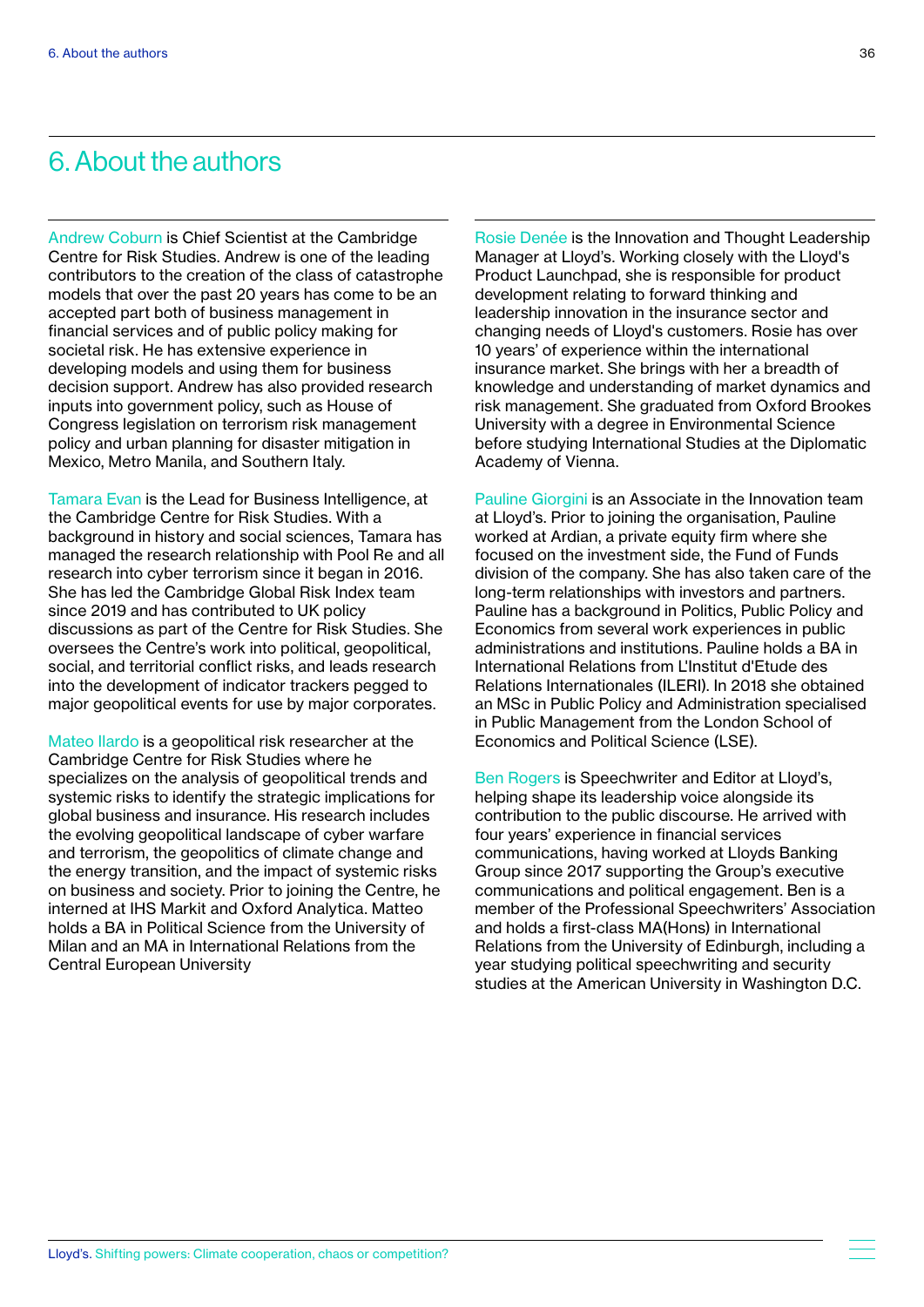### 7. References

Bazilian, M., Bradshaw, M., Gabriel, J., Goldthau, A., & Westphal, K. (2020). Four scenarios of the energy transition: Drivers, consequences, and implications for geopolitics. *WIREs Climate Change,*  11(2), e625.

International Renewable Energy Agency. (2019). A new world. The geopolitics of the energy transformation. Masdar City: IRENA.

Hafner, M., & Tagliapietra, S. (2020). The geopolitics of the global energy transition (p. 381). Springer Nature.

'Green Grids Initiative-One Sun One World One Grid Northwest Europe Cooperative Event'. Accessed 30 October 2021. https://pib.gov.in/pib.gov.in/Pressreleaseshare.aspx?PRID=1763712.

Carbon Tracker Initiative. 'Mind The Gap: The \$1.6 Trillion Energy Transition Risk'. Accessed 1 November 2021. https://carbontracker.org/reports/mind-the-gap/.

Reuters. 'Bechtel, Hatch among Firms to Work on Australia-Asia PowerLink'. *Reuters,* 20 October 2021, sec. Asia Pacific. https://www.reuters.com/world/asia-pacific/bechtel-hatch-among-firmswork-australia-asia-powerlink-2021-10-20/.

Development Asia. 'The Critical Role of Insurance in the Transition to Clean Energy', 15 June 2021. https://development.asia/insight/critical-role-insurance-transition-clean-energy.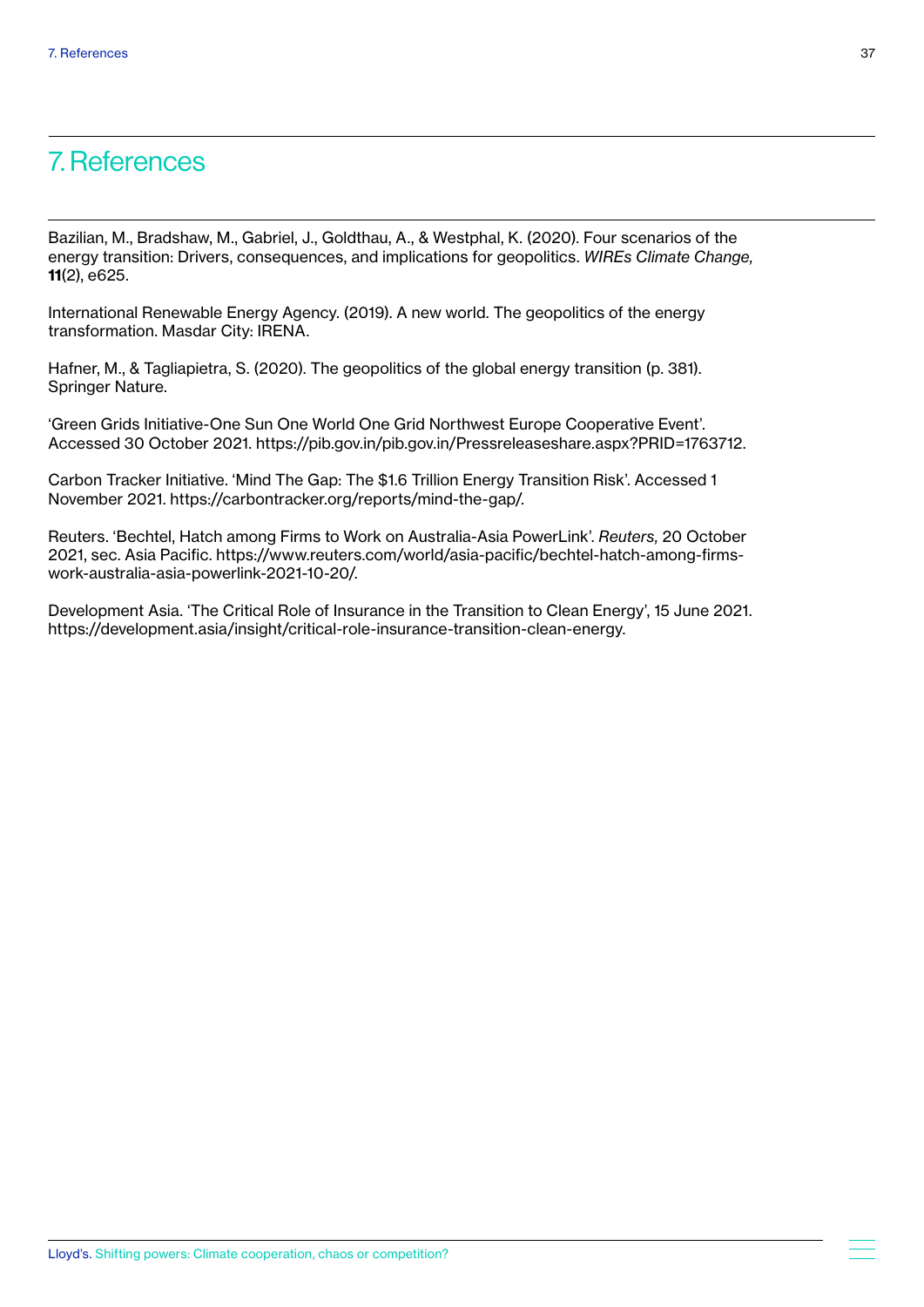### About Lloyd's

Lloyd's is the world's leading insurance and reinsurance marketplace. Through the collective intelligence and risk-sharing expertise of the market's underwriters and brokers, Lloyd's helps to create a braver world.

The Lloyd's market provides the leadership and insight to anticipate and understand risk, and the knowledge to develop relevant, new and innovative forms of insurance for customers globally. It offers the efficiencies of shared resources and services in a marketplace that covers and shares risks from more than 200 territories, in any industry, at any scale.

And it promises a trusted, enduring partnership built on the confidence that Lloyd's protects what matters most: helping people, businesses and communities to recover in times of need. Lloyd's began with a few courageous entrepreneurs in a coffeeshop. Three centuries later, the Lloyd's market continues that proud tradition, sharing risk in order to protect, build resilience and inspire courage everywhere.

### **Disclaimer**

This report has been co-produced by Lloyd's, Cambridge Centre for Risk Studies for general information purposes only. While care has been taken in gathering the data and preparing the report Lloyd's, Cambridge Centre for Risk Studies do not make any representations or warranties as to its accuracy or completeness and expressly excludes to the maximum extent permitted by law all those that might otherwise be implied.

Lloyd's and Cambridge Centre for Risk Studies accept no responsibility or liability for any loss or damage of any nature occasioned to any person as a result of acting or refraining from acting as a result of, or in reliance on, any statement, fact, figure or expression of opinion or belief contained in this report. This report does not constitute advice of any kind.

© Lloyd's 2022 All rights reserved

### About Cambridge Centre for Risk Studies

The Centre for Risk Studies is a research group at the University of Cambridge's Judge Business School. The Centre provides frameworks for recognising, assessing and managing the impacts of systemic threats. The research programme is concerned with catastrophes and how their impacts ripple across an increasingly connected world with consequent effects on the international economy, financial markets, firms in the financial sectors and global corporations. To test our research outputs and guide our research agenda, the Centre engages with the business community, government policy makers, regulators and industry bodies.

### Key contacts

### Rosie Denee

Innovation and Thought Leadership Manager at Lloyd's rosie.denee@lloyds.com

### Andrew Coburn

Chief Scientist, Cambridge Centre for Risk Studies andrew.coburn@jbs.cam.ac.uk

For general enquiries about this report and Lloyd's work on innovation, please contact innovation@lloyds.com